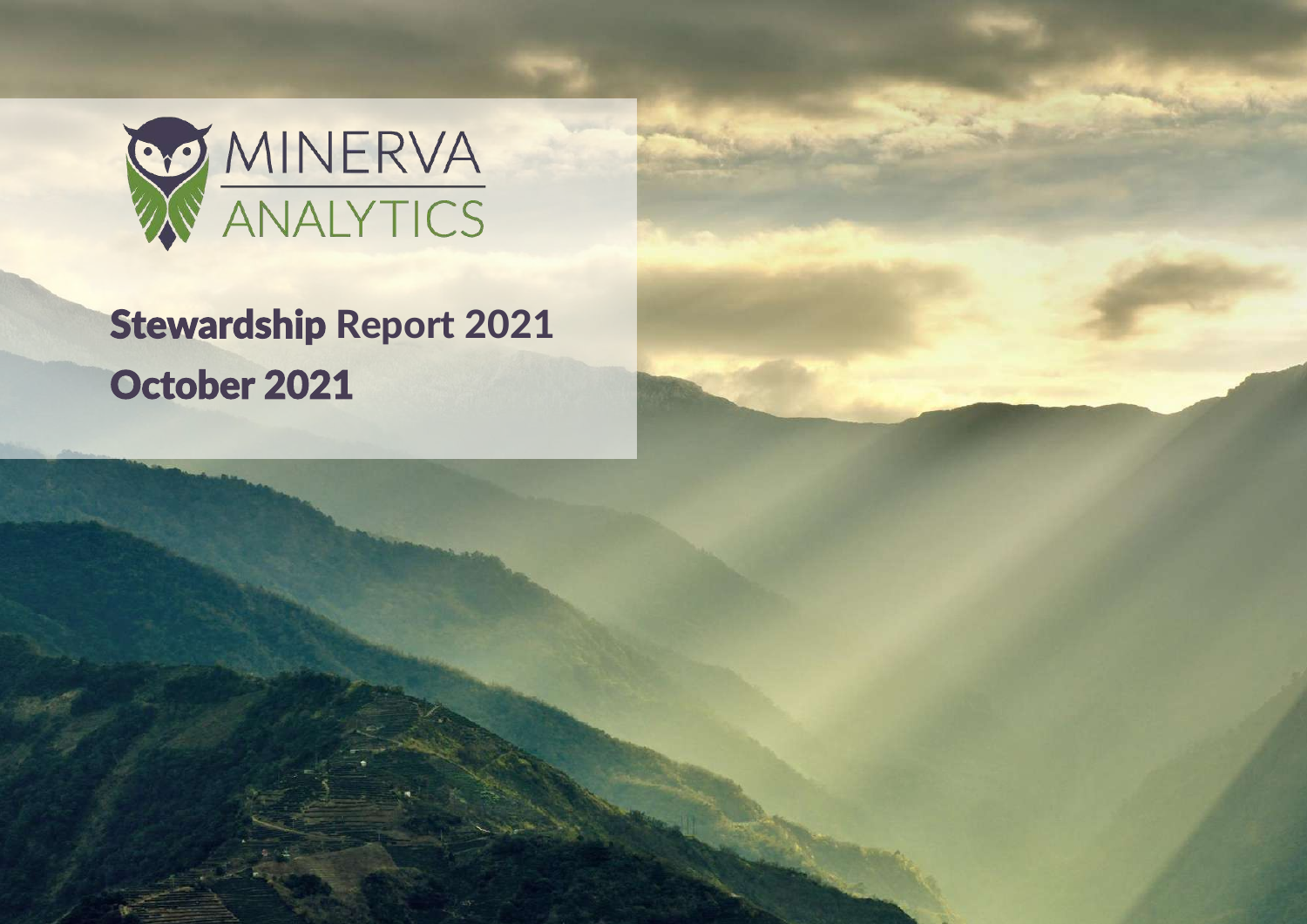| <b>CONTENTS</b>                                           |                            |
|-----------------------------------------------------------|----------------------------|
| <b>FOREWORD</b>                                           | 3                          |
| PRINCIPLE 1: PURPOSE, STRATEGY & CULTURE                  |                            |
| PRINCIPLE 2: GOVERANCE, WORKFORCE, RESOURCES & INCENTIVES | - 8<br>9                   |
|                                                           | 9<br>11                    |
| PRINCIPLE 3: CONFLICTS OF INTEREST                        | 13<br>14<br>14<br>15<br>15 |
| <b>PRINCIPLE 4: SYSTEMIC RISKS</b>                        | 16<br>16<br>17             |
| PRINCIPLE 5: INTEGRATION AND COMMUNICATION                | 20<br>20<br>22             |
| PRINCIPLE 6: REVIEW AND ASSURANCE                         | 23<br>23<br>23             |
| <b>CONCLUSION</b>                                         | 24                         |

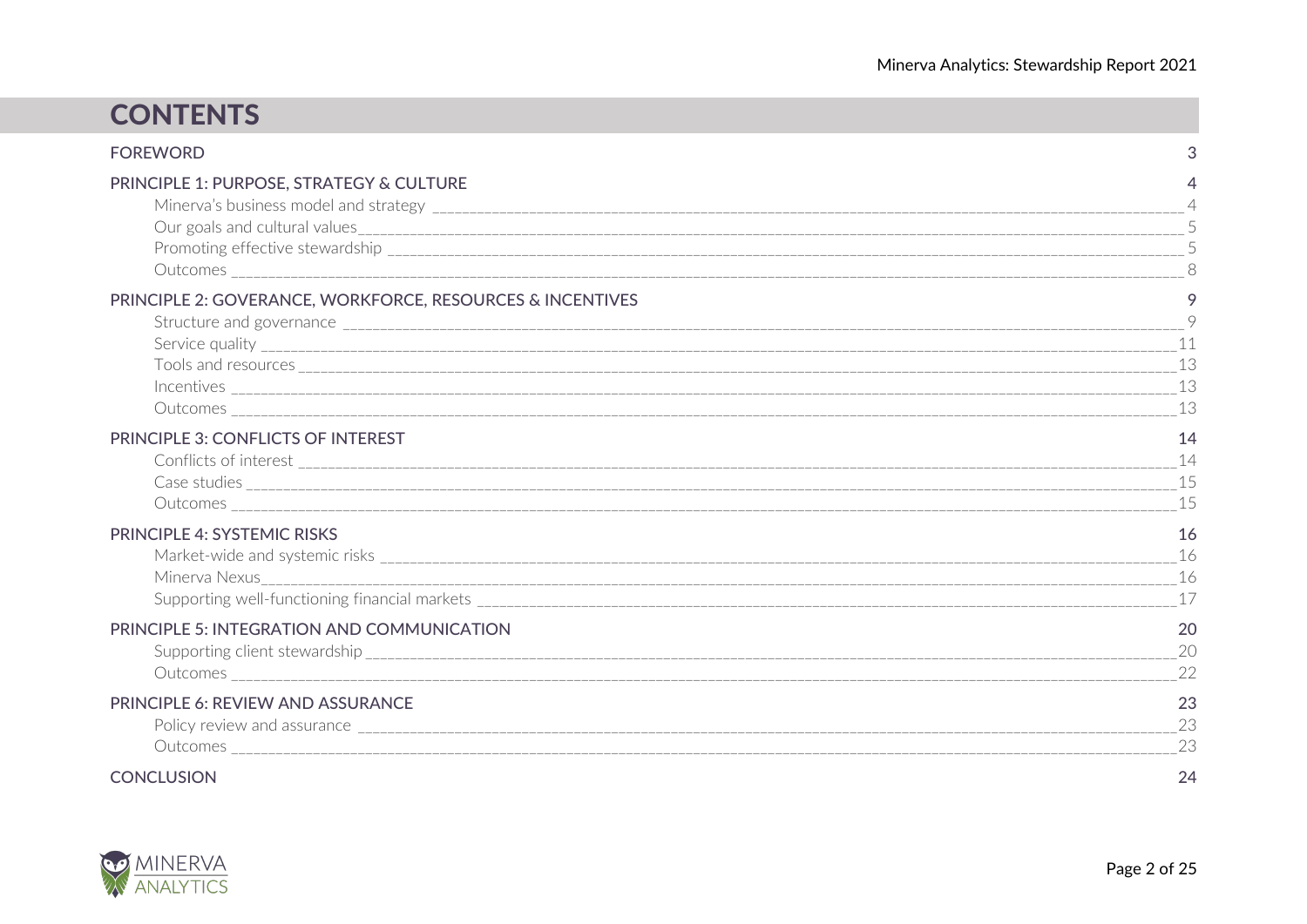# <span id="page-2-0"></span>FOREWORD

As the 30<sup>th</sup> anniversary of the Cadbury Code approaches, the financial community is moving from a culture of compliance-driven governance to a more fully integrated approach to sustainable stewardship. The bar has been raised, not only because of an evolving understanding of fiduciary duty and regulatory demand, but more importantly because our clients and society expect the finance sector to be ever more socially conscious.

Stewardship is rapidly evolving to embrace new concepts of risk. Conversations around ESG have expanded to include sustainability factors and climate change. While there is always room for debate around what constitutes good, better, or best practice stewardship, there is no current debate that informed stewardship decisions depend on high quality, trustworthy data, and systems.

Data, information, and expert knowledge have always been at the heart of sound financial decision making. We believe that the same applies to stewardship, which is why, since 1995 the Minerva team has maintained a laser-steady focus on three issues:

- I. **Data quality:** ensuring that the data we curate for our clients is of the highest quality.
- II. **Customisation:** we have never believed that one size fits all, so we offer clients a fully bespoke approach to policies which ensures that voting is aligned with their values.
- III. **Continuous improvement:** the Minerva team has maintained its commitment to excellence and innovation with new tools and data to support our clients and their stewardship programs.

Over the past year we have launched four major new stewardship modules:

- Pooled fund split voting;
- Sustainable securities lending:
- UN SDGs portfolio analytics; and
- Bespoke ESG index data feeds.

Minerva's goal is to ensure that our clients can be informed and engaged stewards, underpinned by the best sustainable research data and software tools, and supported by an expert team.

Since its original launch in 2010, the UK's Stewardship Code has become a global "Gold Standard" for principles-based responsible investment. Minerva fully supports the values and vision embedded in the Code, which is why Minerva chooses to recommit its support the 2020 Stewardship Code.

This stewardship statement has been produced to fulfil the reporting requirements of the 2020 Stewardship Code. It also acts as Minerva's compliance statement for the Best Practice Principles for Shareholder Voting Research. We have cross-referenced the relevant requirements on page 24.



**Chief Executive**

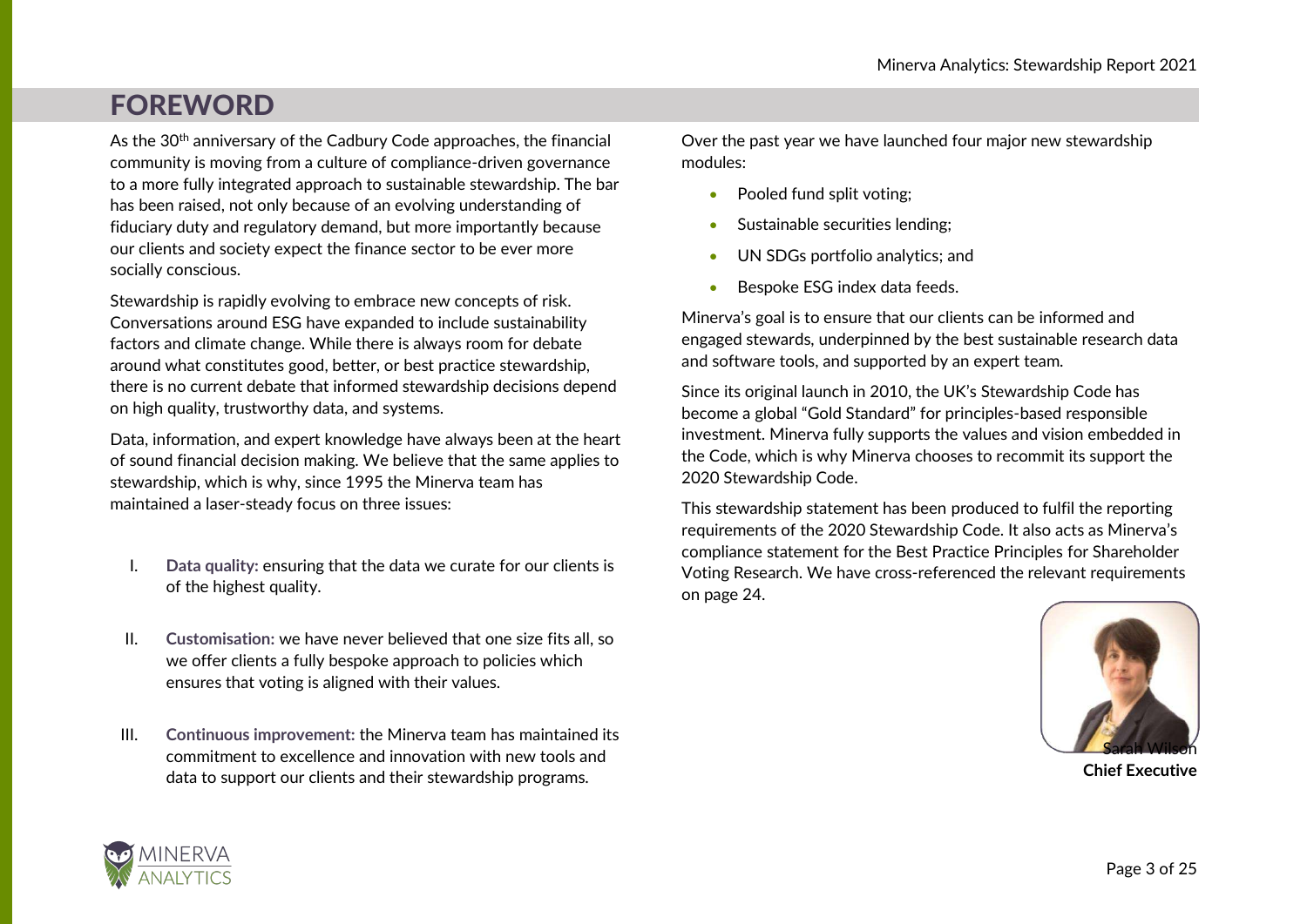# <span id="page-3-0"></span>PRINCIPLE 1: PURPOSE, STRATEGY & CULTURE

### *Signatories' purpose, strategy and culture enable them to promote effective stewardship*

#### <span id="page-3-1"></span>**Minerva's business model and strategy**

Minerva is an independent Europe provider of global research and proxy voting solutions. Since our original founding in 1995 as The Manifest Voting Agency, Minerva has provided institutional investors with independent, impartial, and innovative research and voting services on shares they own or manage. Minerva's mission statement is "Better Data: Better Stewardship".

Since 2019, Minerva has worked closely with its strategic shareholder, [Solactive](http://www.solactive.com/) to extend our reach to provide complementary services to our mutual client base.

Our vision is to support and enable institutional investors to fulfil their own unique vision of responsible investment through the provision of high-quality, impactful, and material stewardship support services. Minerva therefore focuses on supporting institutional investors rather than also advising the corporate or issuer community.

Beyond simply achieving compliance, we recognise that making sustainable stewardship a concrete reality depends on high quality, actionable data and informed insights. Minerva therefore blends deep knowledge and understanding of our clients' investing context but advanced skills and capabilities in the field of data science and knowledge management.

High quality data and systems are the key ingredients for ESG integration and stewardship today. As a natural extension of the investment management process, we believe that these essential features have often been overlooked. This can be detrimental to the accuracy and reliability of financial transactions. It also leads to inconsistencies in sustainability and governance disclosures.

Whether it is ESG ratings or more hygienic vote plumbing, Minerva strives to improve client stewardship activities through a commitment to excellence in data collection, consolidation, and distribution.

With a comprehensive policy framework based on three pillars of Governance, Remuneration and Sustainability factors (including climate change), our unique blend of technology, knowledge and data management expertise delivers a truly customised approach to help clients meet the needs of long-term sustainable investment.

Minerva offers a suite of sustainability support services covering the following competencies and deliverables:



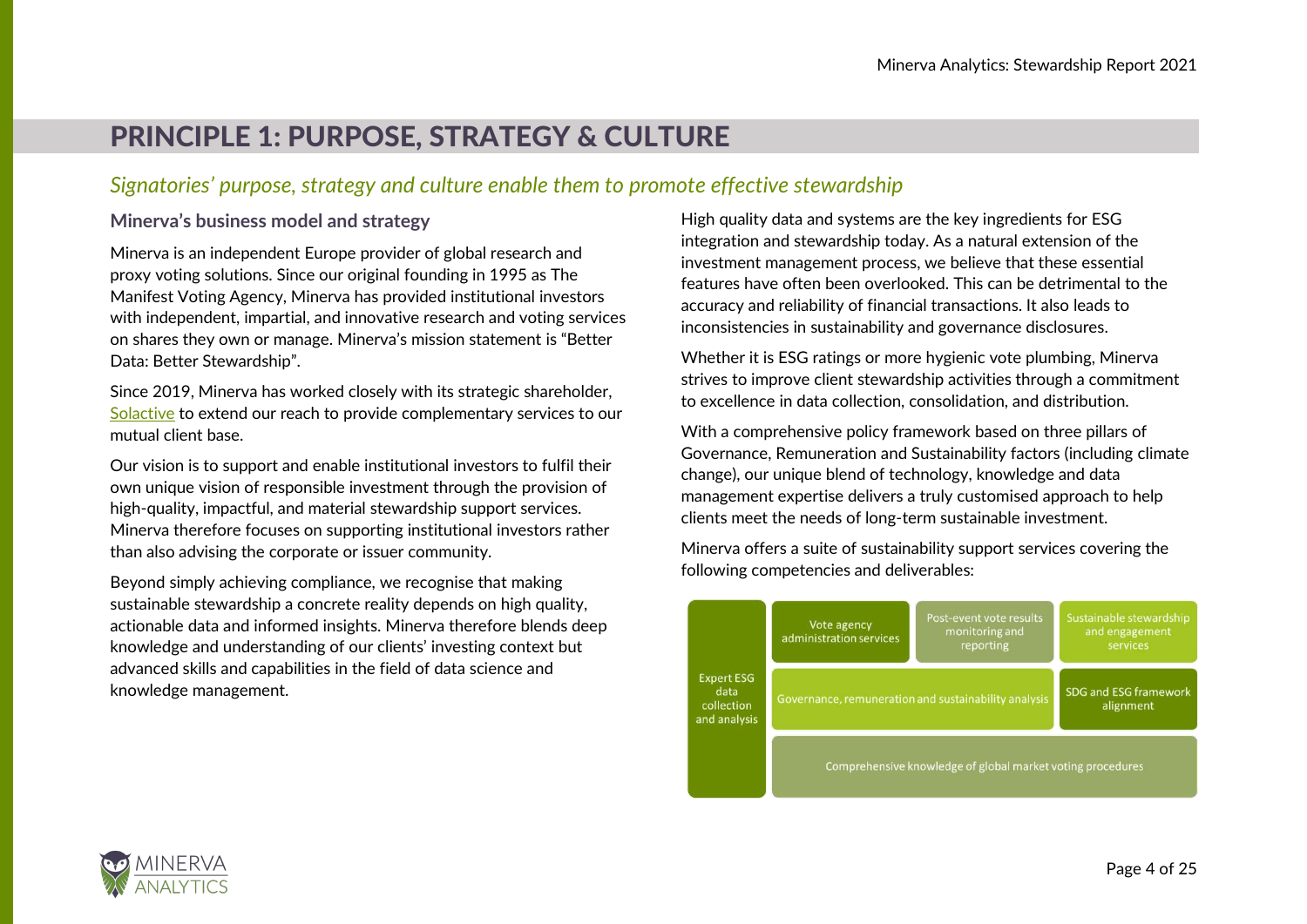#### <span id="page-4-0"></span>**Our goals and cultural values**

Minerva's business culture is professional yet personal. We are a small and friendly team, who strive to consistently provide a customised service to each of our clients. When we look to the future, we think it is best to have goals and cultural values that play to our strengths. These in turn, provide a pathway and guidance that allow us to deliver our services and promote stewardship to an exceptional standard.

#### *Continue to be the best partner for our clients*

Our number one focus will remain to ensure our clients receive the best possible proxy voting service that we can deliver, and that Minerva continues to be an organisation in which they can have complete confidence.

#### *Committed to quality*

By quality, we mean "fit for purpose" and for proxy services that means accurate, relevant and consistent research which meets our clients' needs for trustworthy information, together with best execution administrative support.

#### *Equip and develop our team to meet the opportunities ahead*

We believe that our team associates are critical to the company's development and growth. Therefore, we are investing in their training and development, for example through advanced apprenticeships in new technology and techniques such as NLP and AI tools. But overall, we believe that managing the business in an ethical and responsible way is the best route to our clients' success.

#### *Committed to objectivity*

Minerva's research philosophy is underpinned by a commitment to independent and objective research which supports the needs of investors as providers of risk capital.

Minerva is not a regulator, trade association, shareholder body, NGO, or lobby group, therefore we do not have a narrow focus on partisan issues and our funding model is completely transparent.

As a commercial financial information business, we provide a comprehensive data, analytics, and research service on either an ad hoc or straightforward subscription basis to any organisation with an interest in governance or ESG. We are proud of our ability to contribute to the development of standards through independent, objective and evidence-based data analysis.

### <span id="page-4-1"></span>**Promoting effective stewardship**

Minerva plays an active part in the stewardship community contributing to the ongoing development of better standards to support our clients' objectives.

Engaging with public policy leaders to achieve better stewardship and voting access for shareholders on a global scale is a significant part of our business development strategy. To that end, we work closely with governmental bodies such as the UK's Department of Business Enterprise & Industrial Strategy, the Financial Reporting Council and the US Security and Exchange Commission.

Minerva is at the heart of the governance debate in Europe and North America, particularly in respect of proxy research regulation and reform of proxy plumbing. In this way, we help to shape the agenda to protect and enhance shareholder rights.

Specifically, we are breaking down the barriers to shareholder participation in the AGM process by developing open standards for electronic voting and working against the vested interests that have for so long made voting an unnecessarily complex process.

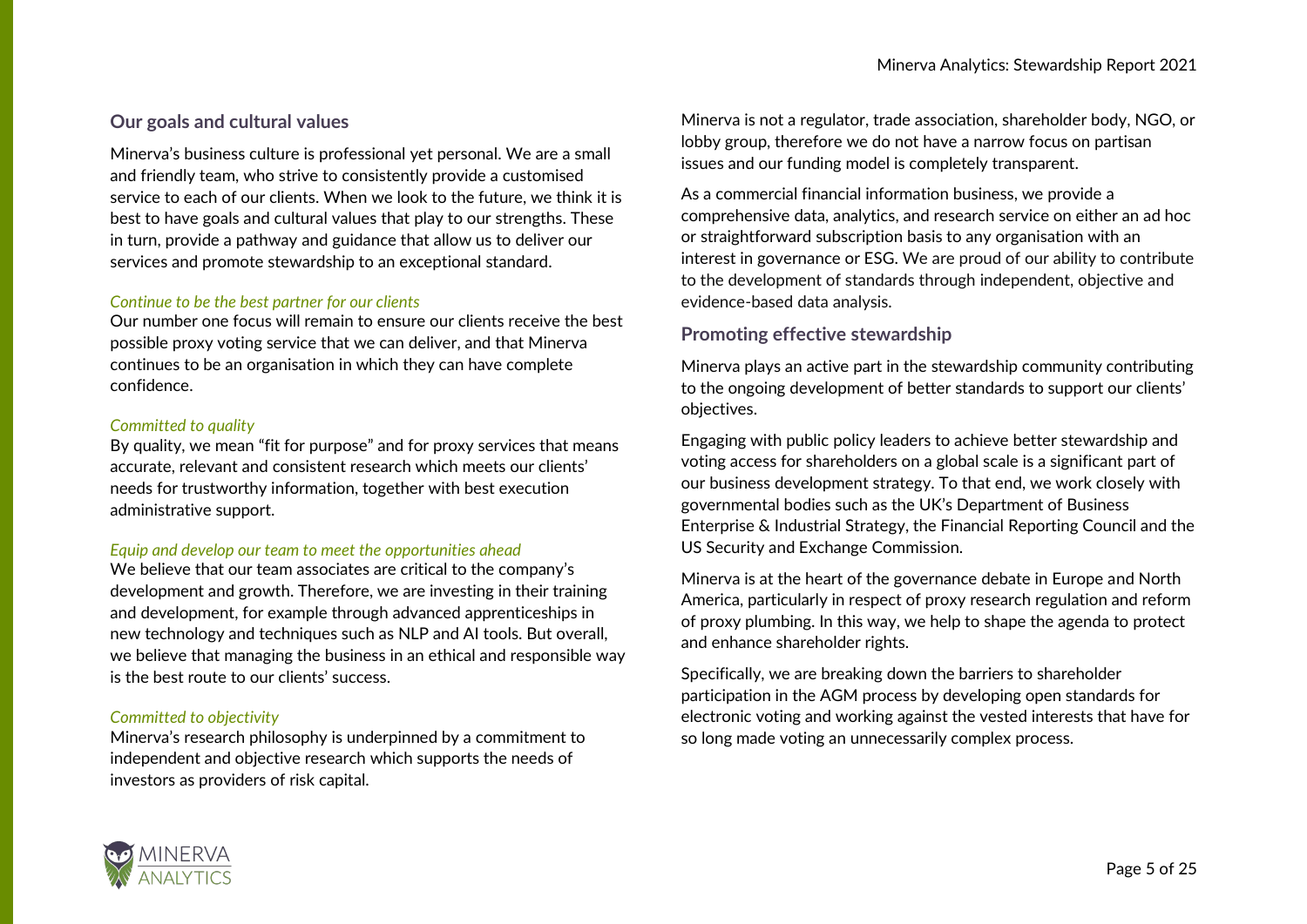#### *Providing investors with comprehensive stewardship support*

Minerva offers many value-added features as standard to reduce clients' total cost of ownership. The result is a holistic solution which works seamlessly with clients' existing operations, offering peace of mind that clients are not only operationally effective but fully compliant.

#### *Objective and independent research framework*

Minerva aims to ensure that investors' rights are fully protected. This is achieved with superior research and best execution voting operations. As a starting point we use the OECD Principles of Corporate Governance, supplemented by local market standards. In turn, this is supported by academic research and insights from local market experts. Our objective is not to have a dogmatic "one size fits all" policy, but to provide comprehensive and thoughtful analysis, which is responsive to, and evolves with, market practices.

G20/OECD Principles of Corporate Governance

#### *Good, better or best practice?*

While Minerva's clients all agree that good governance and good stewardship matter, not everyone shares the same perspective or prioritises the same issues. Therefore, the Minerva research framework has been specifically designed to capture the broadest range of issues spans global regulatory standards from bodies such as the OECD or UN Global Compact, together with local market laws and regulations and our clients' own policies.



Furthermore, our analysts' research brings wider perspectives which can very quickly surface new and important issues which might otherwise be overlooked. This is an advantage of our commitment to "custom as standard" as opposed to being focussed on a singular view constrained by a "house voting policy".

#### *Sustainable stewardship decisions based on high quality data*

In addition to data disclosure by issuers, Minerva uses a range of sources to inform voting and research including regulatory websites, supra-national bodies and NGOs. Data is subject to stringent quality control procedures and, despite the highly variable nature of data from market to market, we normalise and standardise our data to ensure it can be easily understood by our clients.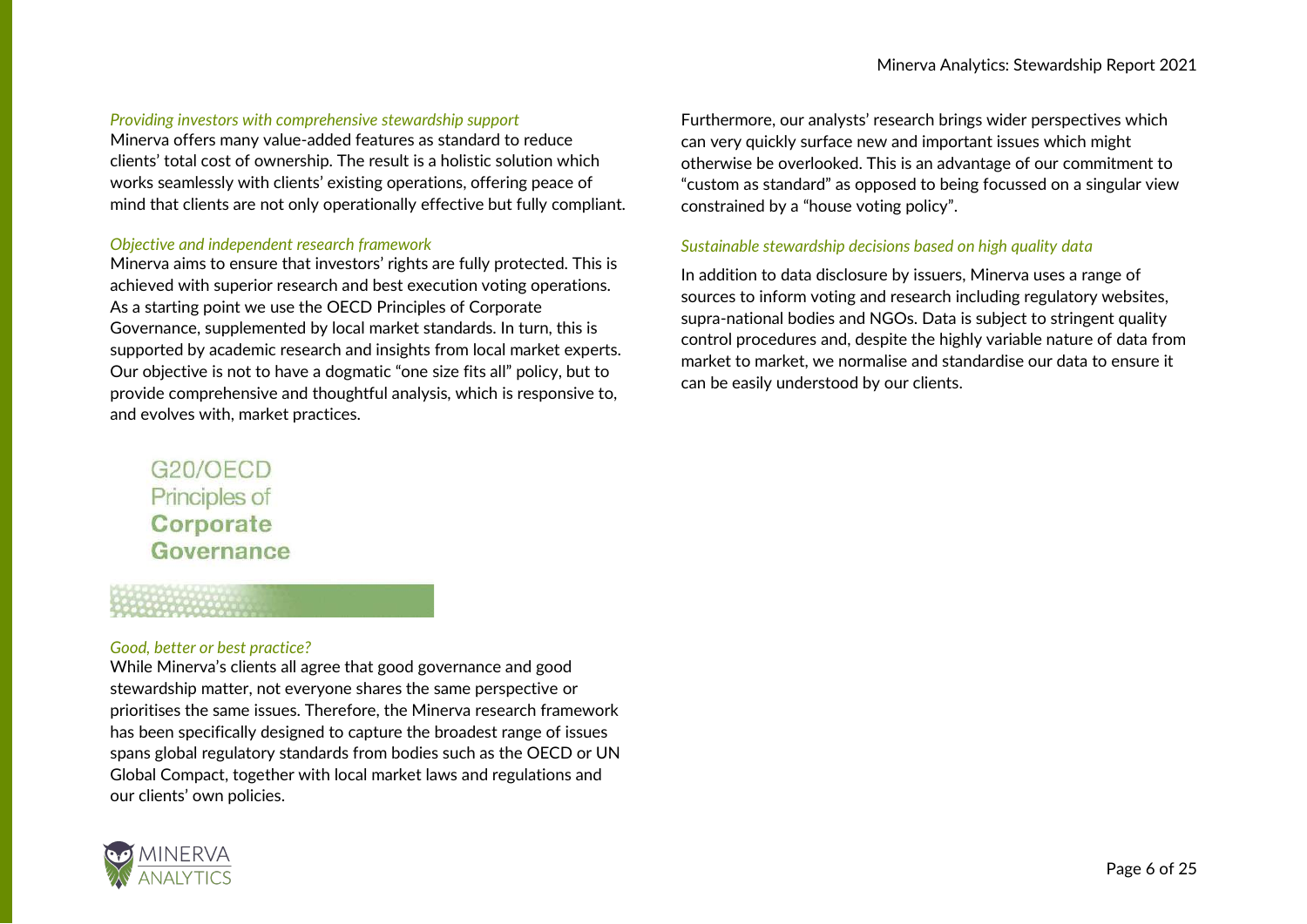#### *Client and Market Communication*

The evolution of stewardship brings complexity; we are therefore focussed on finding new ways to bridge the gap between policy and practice. During 2021 we have extended our range of client and market communications with webinars, topical briefings and blogs posts across a range of media.

As an example, one of our most recent webinars focused on sustainable securities lending, bringing together several speakers from across the financial sector to discuss how investors can be responsible for their lending.

We provide clients with policy 'Briefing' notes on a range of topics which are evidence-based. These notes summarise key issues or developments that we believe are of interest and relevance to our clients and contain our views and comments on such developments. As experts in this area, these avenues provide us with the opportunity to share our knowledge and analysis of important topics with our clients. Many of these briefings can be downloaded free of charge from our [website.](https://www.manifest.co.uk/shop/)

Examples of the Minerva Briefings and their on-demand webinar counterparts can be found below. This content is also available on Minerva's [BrightTalk Channel.](https://www.brighttalk.com/channel/18792/?utm_source=brighttalk-sharing&utm_medium=web&utm_campaign=linkshare)







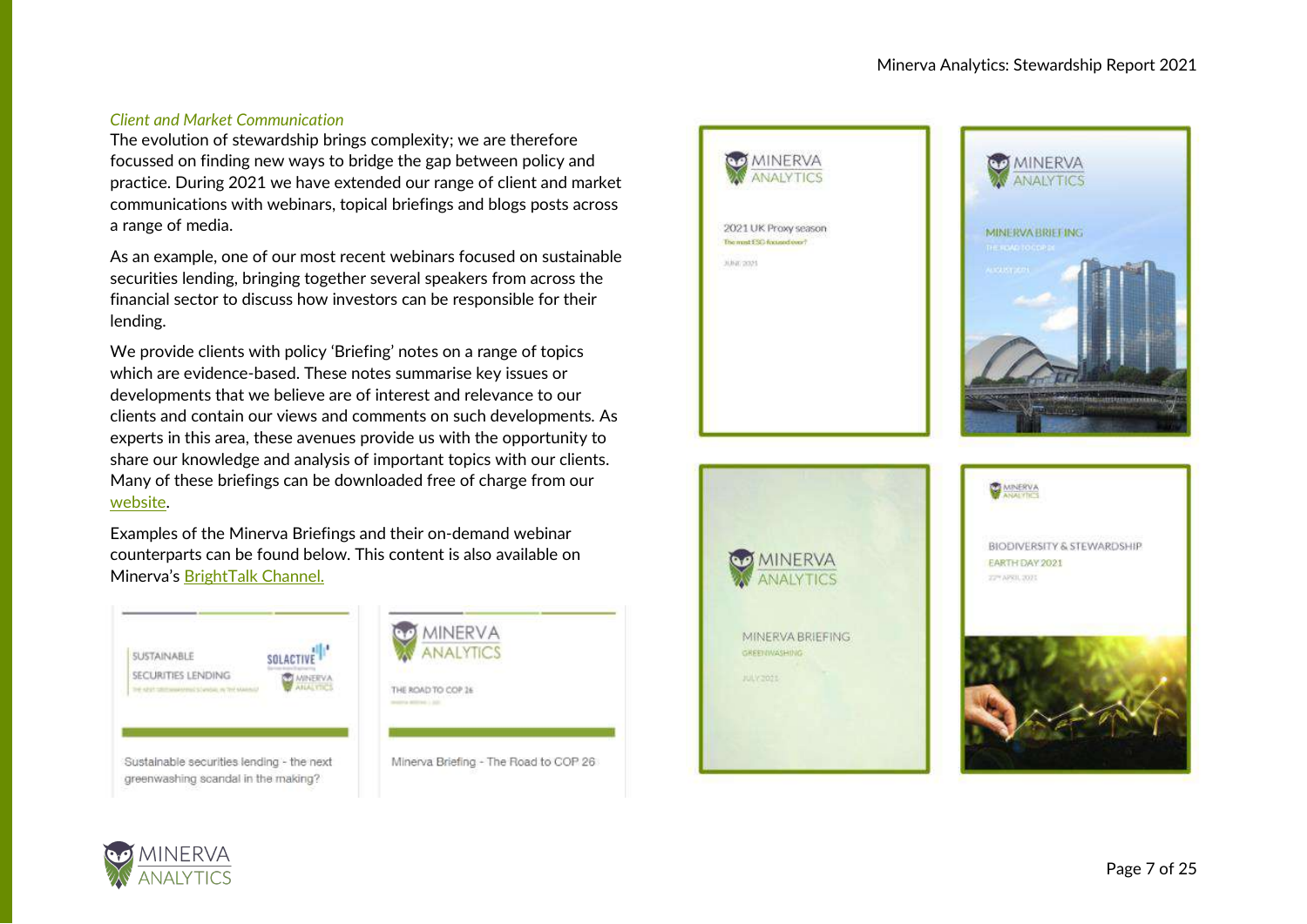#### <span id="page-7-0"></span>**Outcomes**

Stewardship is changing rapidly, and Minerva has responded promptly and positively to ensure that our clients can stay on top of their fiduciary duties. During 2020-21 Minerva has:

- Grown its client base and achieved a greater than 95% client retention rate.
- Launched new stewardship solutions including SDG portfolio alignment, implementation statements, ESG taxonomy services, TCFD reporting and pooled fund split voting
- Entered new market segments including ESG index data provision in partnership with Solactive.

In combination, these achievements give our clients a secure base from which to manage their stewardship programmes, confident that the services we develop are fine-tuned to meet the needs of institutional investors.

Our compliance with the UK Stewardship Code Principle 1 has meant we have also aligned ourselves to 'Article 3j Transparency of Proxy Advisors' from the [Shareholders Rights Directive](https://eur-lex.europa.eu/legal-content/EN/TXT/PDF/?uri=CELEX:32017L0828&from=EN) 2 and 'Principle 1 Service Quality' from the [Best Practice Principles for Shareholder](https://bppgrp.info/wp-content/uploads/2019/07/2019-Best-Practice-Principles-for-Shareholder-Voting-Research-Analysis.pdf)  [Voting Research.](https://bppgrp.info/wp-content/uploads/2019/07/2019-Best-Practice-Principles-for-Shareholder-Voting-Research-Analysis.pdf) 

Minerva's leadership and innovation is increasingly recognised in the wider investment community and in the past 12 months Minerva has achieved a number of [prestigious awards](https://www.manifest.co.uk/awards/) for innovation and market leadership.

### Environmental<br>Finance **Sustainable Investment Awards** 2021 Winner

### **Winner**

*Recognition of Minerva's Stewardship Achievements*

**Best Sustainable & FSG Investment Initiative** September 2021



# **Runner-up ESG Data Provider of the Year** September 2021



#### **Winner**

**ESG Initiative of the Year June 2021** 

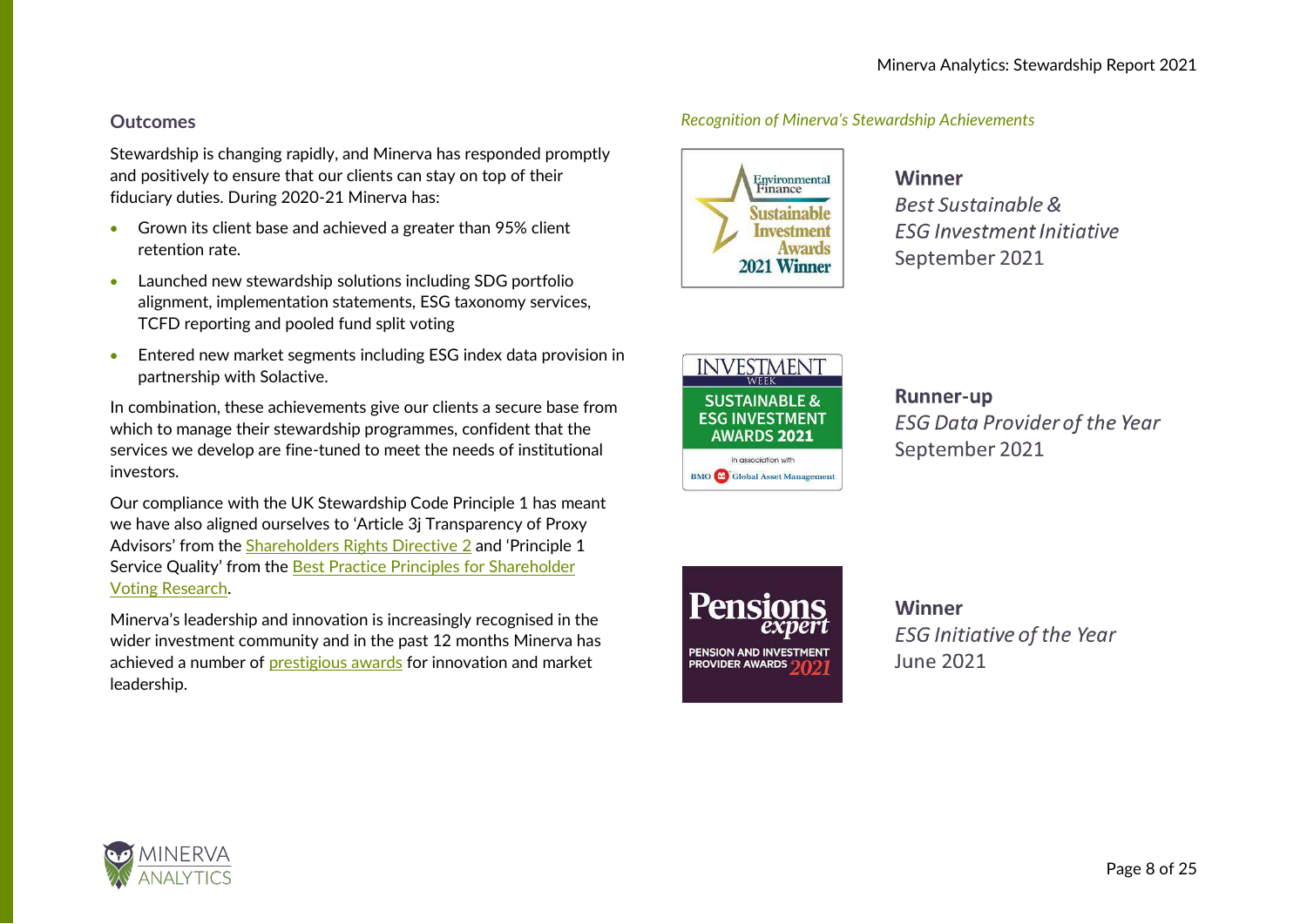# <span id="page-8-0"></span>PRINCIPLE 2: GOVERANCE, WORKFORCE, RESOURCES & INCENTIVES

## *Signatories' governance, workforce, resources, and incentives enable them to promote effective stewardship.*

#### <span id="page-8-1"></span>**Structure and governance**

Minerva's ownership and governance structure reflects its business objective. There are three shareholders, each with equal stakes: the executive directors, Sarah Wilson (CEO) and Tim Clarke (IT Director), and [Solactive](http://www.solactive.com/) AG represented by CEO Steffen Scheuble and COO Roger-Marc Noirot.

Solactive is a German FinTech business providing bespoke index and benchmarking services, including bespoke ESG indexes. The Solactive team brings many years' financial services experience which provides complementary insights into the regulated funds industry. From their headquarters in Frankfurt and their offices in Dresden, Berlin, Toronto, and Hong Kong, Solactive services over 350 fund clients. Solactive is a registered benchmark administrator under the European Benchmarks Regulation [\(BMR\)](https://eur-lex.europa.eu/legal-content/EN/TXT/?uri=CELEX:32016R1011) with the German Federal Financial Supervisory Authority [\(BaFin\)](https://www.solactive.com/documents/), the European Securities and Markets Authority [\(ESMA\)](https://www.esma.europa.eu/policy-rules/benchmarks) and complies with the IOSCO Principles for Financial Benchmarks [\(IOSCO\)](https://www.iosco.org/library/pubdocs/pdf/IOSCOPD415.pdf).

Minerva provides Solactive with ESG data for numerous bespoke index strategies which are negotiated on a fully arms-length basis. While general governance themes and trends are discussed at board level, Solactive plays no part in setting, or approving Minerva's research methodology.

In terms of financial services regulation, disappointingly there remains, considerable confusion and misunderstanding about the role of proxy voting and the term "proxy advisor" is highly contested. Minerva has always used the term "proxy voting agency" to reflect the fact that we are executing clients' transactions rather than soliciting proxies to use on our own behalf.

As a UK-domiciled company providing what regulators have identified as proxy "advisory" services, Minerva's supervisor is the [Financial](https://www.fca.org.uk/markets/primary-markets/proxy-advisors)  [Conduct Authority](https://www.fca.org.uk/markets/primary-markets/proxy-advisors) and the code of conduct required by the Shareholders Rights Directive (SRD) is the **Best Practice Principles for** [Shareholder Voting Research.](https://bppgrp.info/) We anticipate that regulators will bring both ESG research and investment advice into their regulatory boundary in due course, in which case, due to the integrated nature of our services, we expect that we will be subject to further reporting requirements.

There is considerable overlap and alignment between the Stewardship Code, the Shareholders Rights Directive and the BPP Principles. To help stakeholders better understand how Minerva addresses the needs of each individual framework, as well as our overall approach to stewardship, in future years, Minerva will provide a single fully integrated stewardship and regulatory report. In the meantime, a comparison of the current principles and requirements is provided at the [end of this report.](#page-23-0)

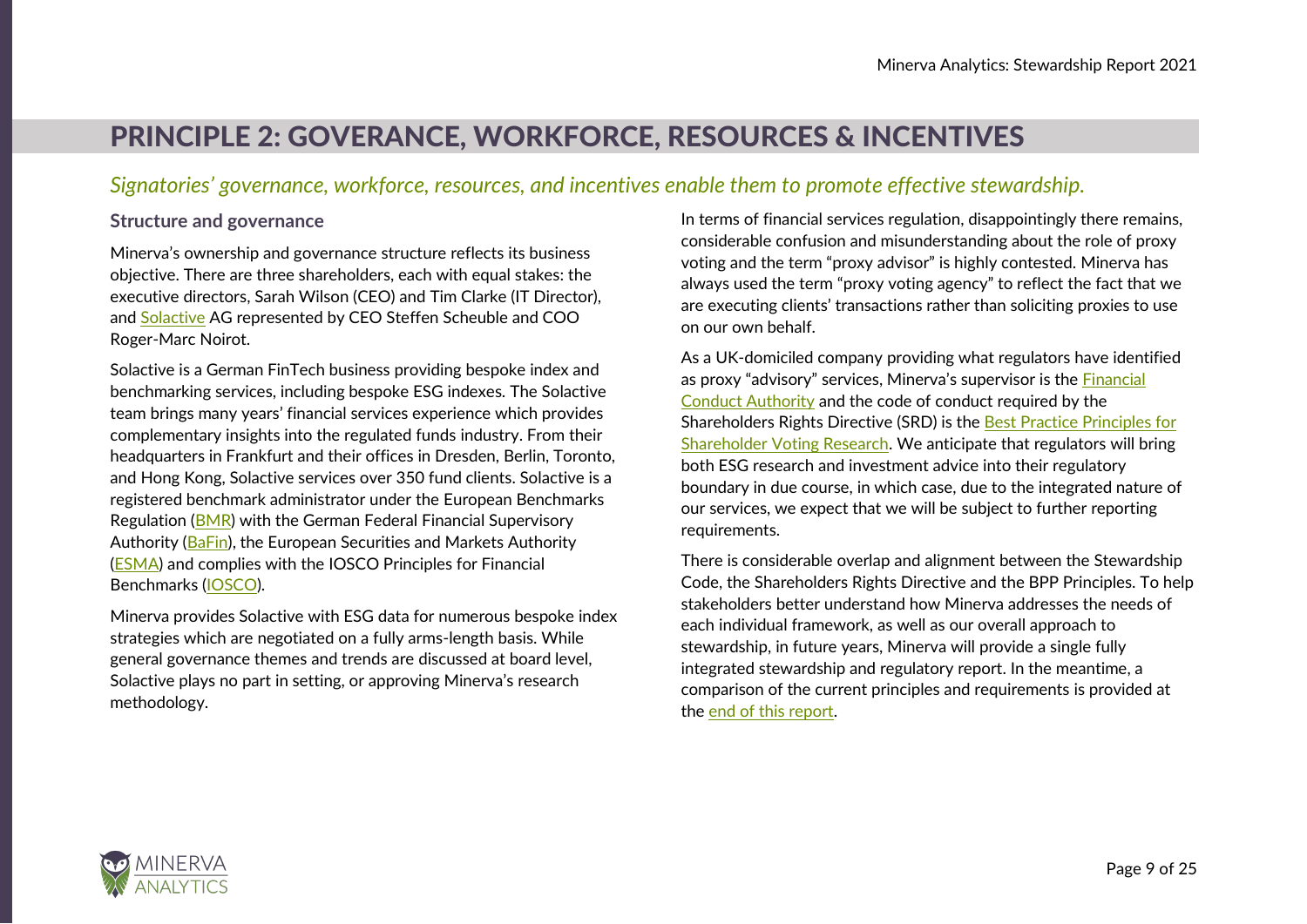#### *Managed service delivery*

Minerva's services are delivered through a carefully managed and controlled process which includes effective policies, procedures processes that enable our team to deliver focussed stewardship services to clients. Ongoing monitoring and review of our approach, effectiveness testing and feedback is core to our management systems.

#### *Expert team*

Minerva's people have real market knowledge and consult primary sources for their information. They verify disclosures for inconsistencies and accuracy and strive to meet demanding quality standards to ensure our products and services have unrivalled accuracy and speed.

Our team is arranged in four primary groups:



These are in turn supported by an infrastructure comprising:



Minerva's research, analysis and guidance is developed by analysts who individually, or collectively, have appropriate qualifications, knowledge, and skills in researching the jurisdiction in which the company covered is based. The Minerva team is highly capable with longstanding experience of ESG research and proxy voting operations.

Corporate governance and ESG knowledge are a particularly niche area of financial services. It is therefore very rare to find graduates with the requisite knowledge and experience of the industry. Our staff typically have at least one degree, with many possessing higher degrees e.g., MA, MSc or MBA. Several of our team are either currently taking or have recently completed advanced apprenticeship programmes with Anglia Ruskin University to develop new technical skills, notably in data science achieving distinction and first-class honours outcomes.

All our analysts undertake rigorous technical training supplemented by ongoing continuous professional development, including, but not limited to external examinations such as the [CFA Certificate in ESG Investing](https://www.cfainstitute.org/programs/esg-investing) and the University of Cambridge Institute for Sustainability Leadership (CISL) [Sustainable Finance Certificate.](https://www.cisl.cam.ac.uk/education/learn-online/sustainable-finance-online)

We are also a highly diverse, multi-ethnic, multi-nationality organisation with language skills including Bulgarian, French, German, Italian, Mandarin, Portuguese, Russian, Shona and Spanish. At the height of peak season our headcount of 85 full and part time staff is comprised of 48% staff who identify as female. The organisation is also very stable with an average tenure of the senior leadership team of over 15 years.

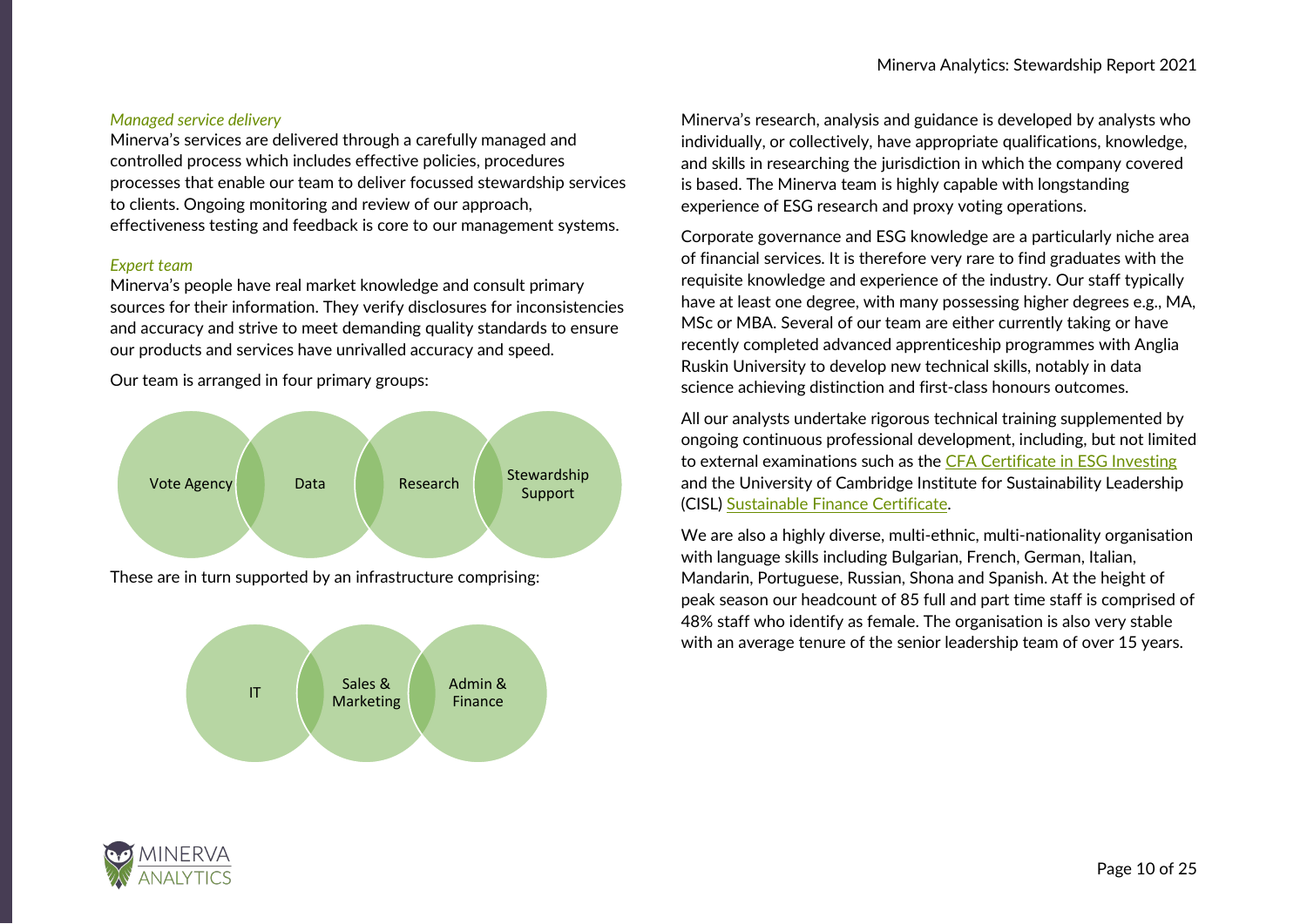### <span id="page-10-0"></span>**Service quality**

Minerva is committed to providing the highest quality corporate governance, sustainability disclosure and shareholder voting research and analysis services. Minerva recognises that, individually and collectively, the directors, managers and staff are ultimately responsible for our research and protecting the integrity of our services.

The Shareholders Rights Directive regulations require that proxy advisors, attest to the "accuracy and reliability of advice<sup>,</sup>". Given the diversity, subjectivity of opinions and lack of agreement around voting or ESG, we do not believe that voting guidance can be said to be "accurate" or indeed "reliable". What we can say, however, is that our research reports and associated voting guidance are prepared with strict quality control criteria and that data accuracy and reliable service delivery are our utmost priority. Our advice, is, we believe, as accurate as it reasonably can be given the significantly varying standards of data provided by companies or procedures operated by 3rd party intermediaries over whom we have no influence or control.

#### *Rigorous research methodologies*

Minerva uses methodologies that are rigorous, systematic, and, where possible, result in shareholder voting research, analysis, and guidance that can be subjected to some form of objective validation based on historical experience, empirical proof or client request.

#### *Well-founded research framework*

Minerva's research policy framework has been continuously developed over 27 years and considers:

- a. Client requests;
- b. National and supra-national best practice principles e.g. the G20/OECD Principles of Corporate Governance;
- c. Binding rules, regulations and laws of each jurisdiction e.g. company law, listing rules etc;
- d. Investor bodies, including, for example the PLSA Voting Guidelines or the Council of Institutional Investors Corporate Governance Policies;
- e. Academic literature review;
- f. Desk-based research by Minerva analysts; and
- g. Market research with a variety of stakeholders including NGOs, trustee associations, professional bodies etc.

Our research process takes account of local market specificities as well as global standards, however, as these can vary, our clients may choose to apply more stringent criteria where the objective is to raise standards

#### *Regular review process*

Policy guidelines are reviewed annually or following the publication of new or updated regulations and guidance. All research policy guidelines used in the research process require the unanimous approval of both the team leaders and the executive directors prior to implementation.

#### *Proxy voting agendas*

Minerva's long-standing "Golden Ballot" methodology for agenda procurement means that one single original agenda is used to create all client voting positions based on their legal ownership. This process is not only faster, more efficient, and more accurate, but it uses less computing power overall making it a more environmentally friendly approach to data processing.

#### <sup>1</sup> Para 4 (1) [The Proxy Advisors \(Shareholders' Rights\) Regulations 2019](https://www.legislation.gov.uk/uksi/2019/926/made)  [\(legislation.gov.uk\)](https://www.legislation.gov.uk/uksi/2019/926/made)

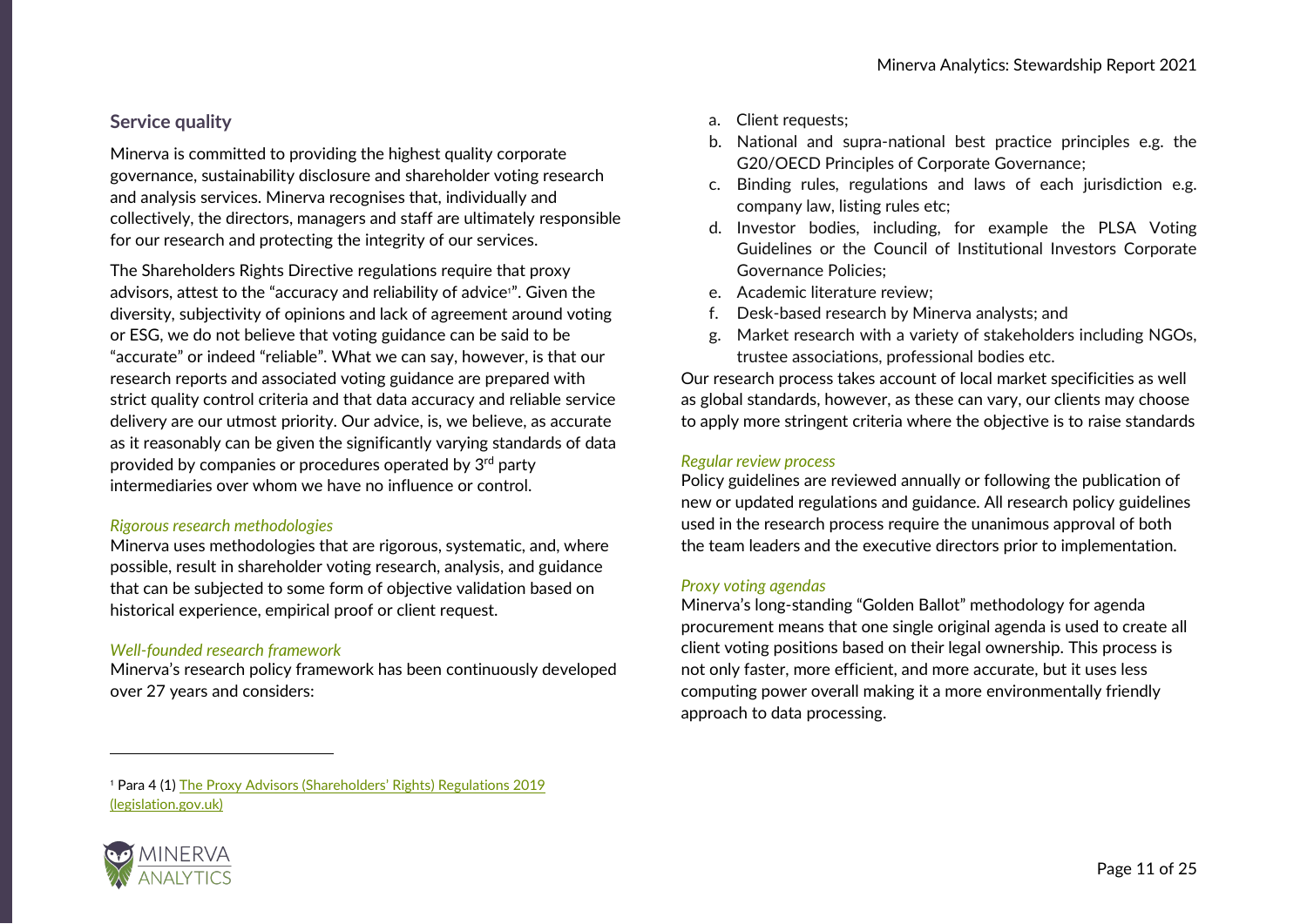#### *Consistent, repeatable voting templates*

In respect of shareholder meetings, all meeting resolutions are allocated a category of meeting business, e.g., Director Election or Appointment of Auditors. The underlying policy issues are also organised into a logical hierarchy which forms the basis of a "Voting Template".

The Minerva Voting Template is comprised of eight Macro Policy Pillars:



We use two categories of issues and resolutions because there is not always a direct connection between a policy concern and a voteable resolution. For example, there are rarely stand-alone votes for workforce disclosure standards, therefore clients can choose to vote, for example, on the financial statements or the chair of the risk committee.

Minerva's granular analysis of issues therefore provides clients with immense flexibility of policy application added to which the architecture of our template system means that multiple bespoke voting policies can be applied to clients' portfolios thereby supporting split voting.

#### *Research quality assurance*

Through its Quality Management System, Minerva undertakes thorough project and resource planning for the research process to ensure that we can perform quality research on all the companies that we analyse.

#### *Regularly reviewed methodology*

Minerva has written procedures, methodologies, and detailed working instructions to ensure that the research it provides is based on a thorough analysis of all relevant information that it typically reviews. These procedures are subject to internal audit by relevant line managers.

#### *A tough stance on misleading information*

Minerva and its analysts take all reasonable steps to avoid issuing any research, analysis or guidance that contain misstatements, misrepresentations or is otherwise misleading or sensationalist. Minerva's service agreements and reports contain appropriate disclosures and disclaimers to that effect.

#### *Robust monitoring procedures*

Prior to publication, each subsequent participant in the analytical process, and finally an editor, reviews draft research reports and underlying data. Each stage of the research process is monitored with a detailed audit trail consisting of the analyst's name and a time stamp.

#### *Detailed record keeping*

The provenance of every data point that we collect is noted, including the precise location in the relevant disclosure. We also log feedback from clients, whether this is queries about data or interpretation or indeed opportunities to develop new services.

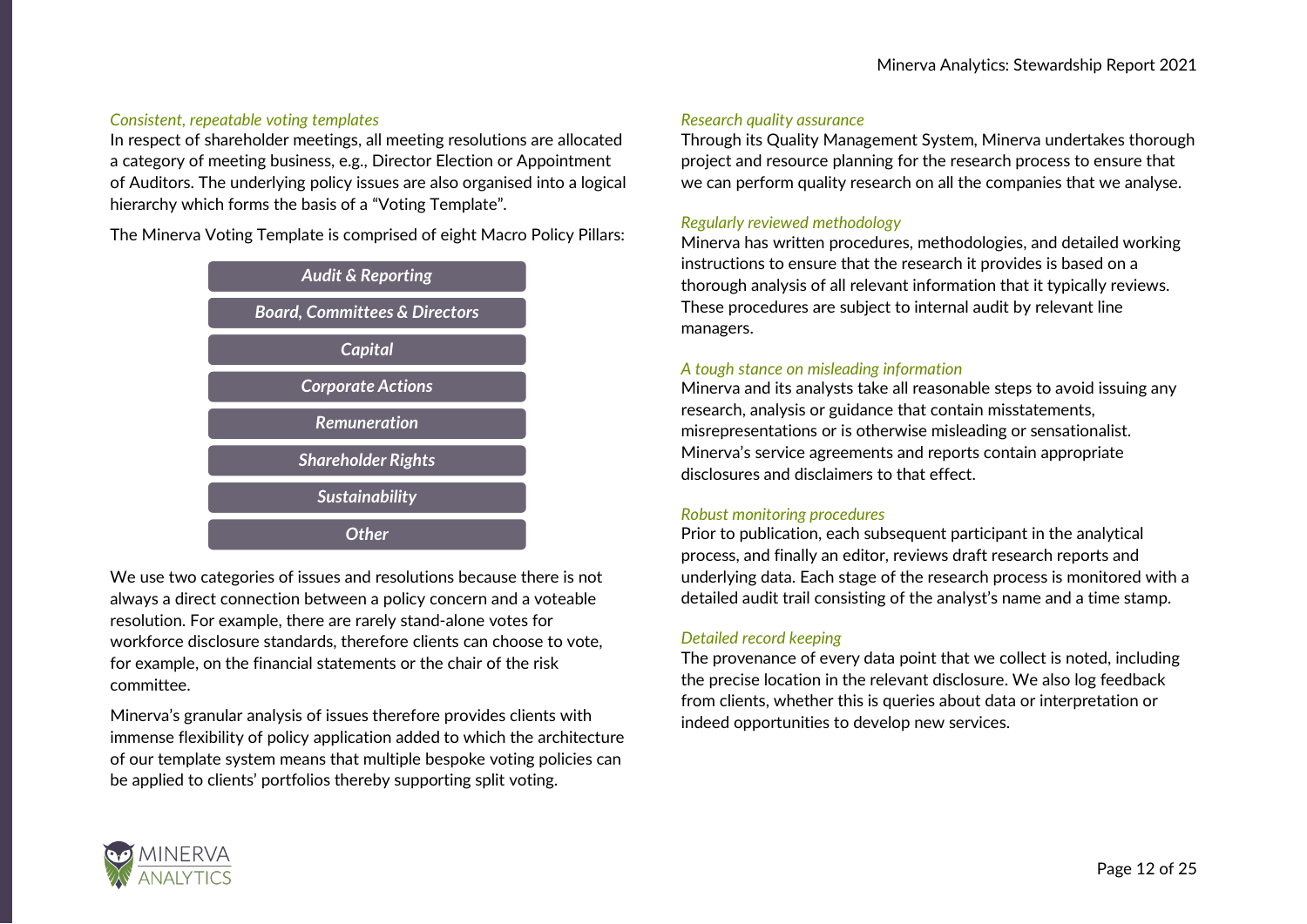#### <span id="page-12-0"></span>**Tools and resources**

Minerva has a technology infrastructure designed to meet the demands of a highly complex financial operations environment. Our technology is closely monitored and controlled with a strong focus on cyber-security and operational resilience.

Minerva continuously assesses its strategy, policies procedures and processes to ensure that our services remain relevant and aligned with our clients' needs. The provision of the best tools and solutions for our team is integral to that.

Whereas financial data is increasingly structured and "tagged" to supported automated data management, the same is not true of voting, governance or sustainability data. Even for items such as agendas or voting results, the disclosures are highly inconsistent and idiosyncratic. Over the past 24 months we have invested significantly in new computing and data science tools resources which will enable us to increase our research and coverage.

#### <span id="page-12-1"></span>**Incentives**

Stewardship support is Minerva's sole line of business; as such, Minerva's success is closely aligned to its clients' success.

While the AGM season is highly demanding, we aim to create a working environment which supports our colleagues, and which gives them opportunities for growth and advancement. In terms of employee remuneration, our objective is to set pay at levels which reflect the value that our clients place on stewardship services and the fee income that stewardship services can maintain.

We promote a strong learning culture and many of our team are currently taking further and higher qualifications in a range of skills which the company supports through sponsorship and study leave, including the senior managers and directors.

We believe that it is a testimony to the company's culture that a number of leavers have returned to Minerva after roles in other organisations.

#### <span id="page-12-2"></span>**Outcomes**

Supporting the oversight of capital and helping to create sustainable long-term value for our clients and their beneficiaries is at the heart of our business purpose.

The directors believe that the planning, resourcing, and execution of the company's strategy leads to material value-added benefits for our clients. We believe that the recognition from our clients and wider stakeholders is evidence that the Minerva approach to stewardship meets the expectations and requirements of the Stewardship Code principles.

Further to this, our compliance with Principle 2 of the Stewardship Code, has also ensured we remain compliant with Article 3d 'Nondiscrimination, proportionality and transparency of costs' from the from the [Shareholders Rights Directive 2](https://eur-lex.europa.eu/legal-content/EN/TXT/PDF/?uri=CELEX:32017L0828&from=EN) and Principle 1 'Service Quality' from the [Best Practice Principles for Shareholder Voting Research.](https://bppgrp.info/wp-content/uploads/2019/07/2019-Best-Practice-Principles-for-Shareholder-Voting-Research-Analysis.pdf)

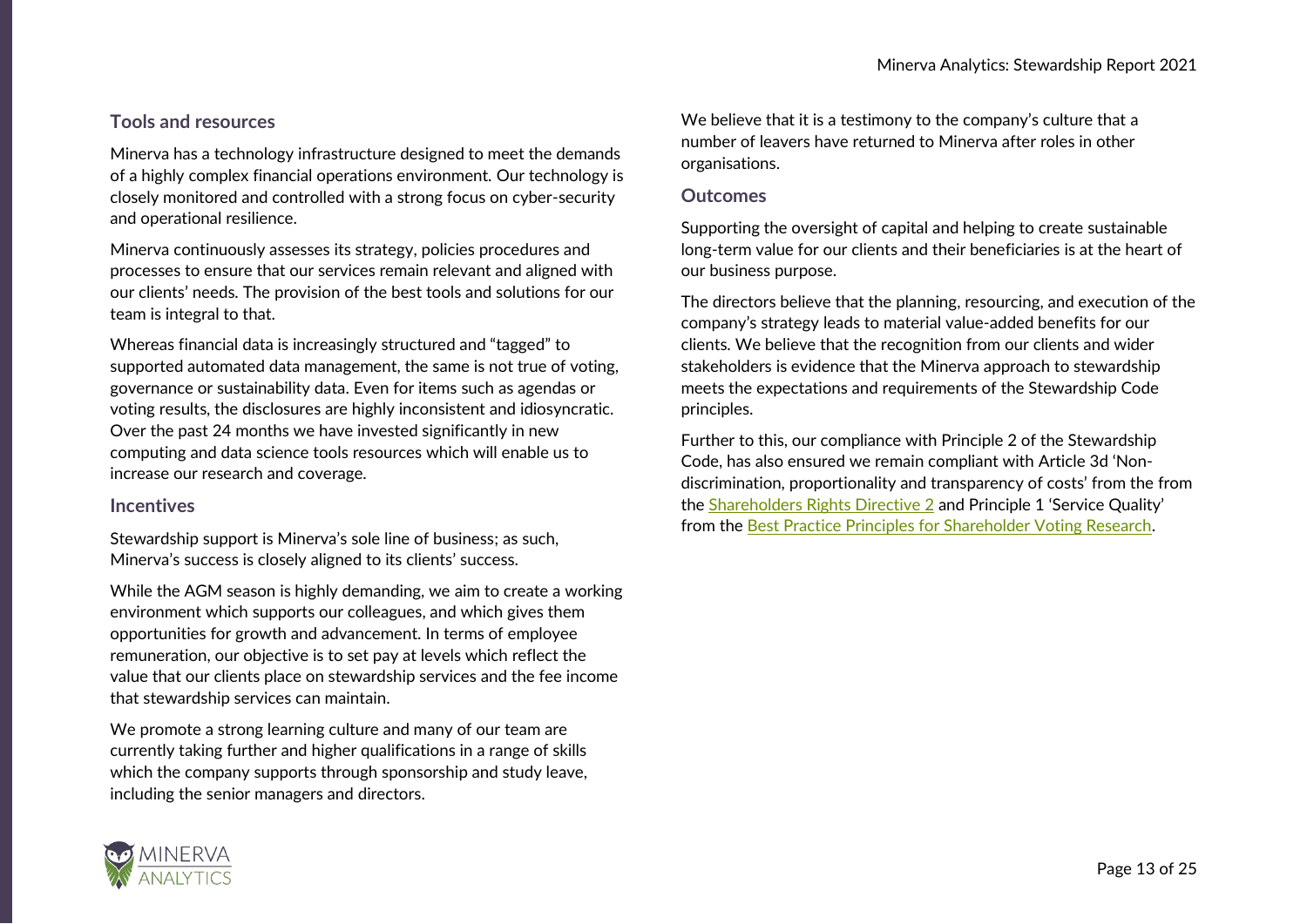# <span id="page-13-0"></span>PRINCIPLE 3: CONFLICTS OF INTEREST

## *Signatories identify and manage conflicts of interest and put the best interests of clients first.*

#### <span id="page-13-1"></span>**Conflicts of interest**

Minerva's primary goal is to avoid conflicts of interest; however, we recognise that potential conflicts will inevitably arise. What matters, therefore is how they are managed. We have therefore put in place several controls to minimise any potential or actual harm and protect service integrity.

In the first instance Minerva's business model is designed to minimise conflicts.

No consulting services provided to the issuer community

Client identity is kept confidential from Individual research analysts

Independent research reports prevent commercial influence

Physical separation between research analysts and vote agency staff

Our primary client base is comprised of institutional investors, both asset owners and asset management firms that invest on behalf of asset owners. Although some issuers do buy our research reports or use our data, we do not sell issuer advisory services to issuers. We believe that direct issuer relationships of this nature would be in direct opposition to our conflict-of-interest policy.

#### *Research integrity*

Confidence in our research policy is of utmost importance to our clients and indeed the wider market. We therefore manage our research process to avoid conflicts. For example, our research analysts and vote agency teams are firewalled from sales activities and strict confidentiality procedures are in place to protect voting transactions from disclosure to unauthorised parties.

#### *Independent methodology*

The determination of any analytical outcome is influenced only by factors relevant to the research process, irrespective of client or other personal or professional relationships.

#### *Conflict disclosure processes*

Minerva has written internal procedures and mechanisms to identify, and eliminate, or manage and disclose, as appropriate, any actual or potential conflicts of interest that may, or conceivably could, influence the research the Company makes or the judgment and analyses of the individuals the Company employs who have an influence on the research process. Minerva will disclose to clients such conflict avoidance and management measures.

#### *Immediate disclosure if/when conflicts occur*

Minerva's disclosures of actual and potential conflicts of interest are intended to be complete, timely, clear, concise, specific (considering the need to protect proprietary information) and prominent.

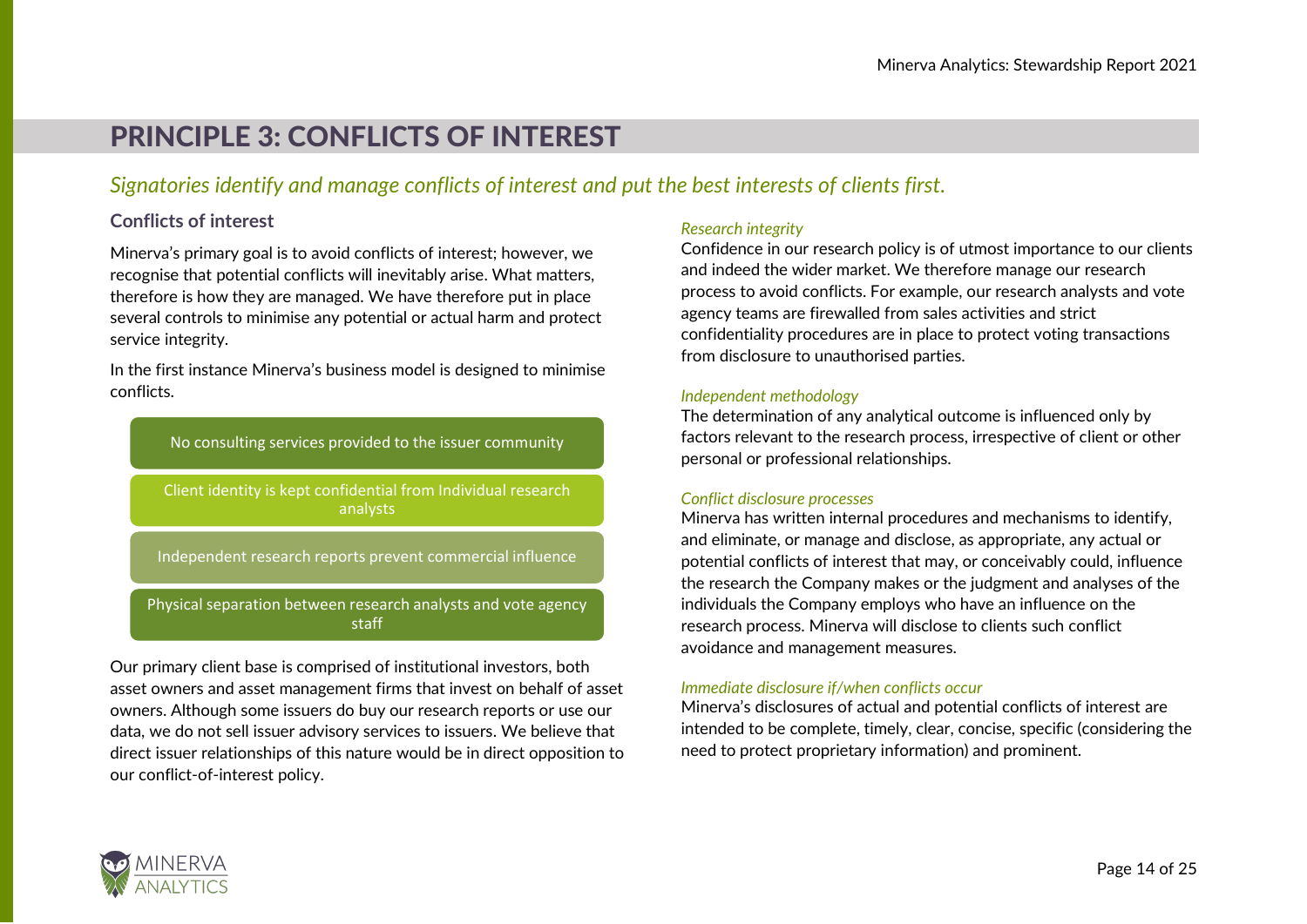#### <span id="page-14-0"></span>**Case studies**

During 2021 Minerva has participated in one industry initiative and one client project which may be considered a conflict of interest. These were:

#### *TPSVI*

Minerva's CEO, Sarah Wilson was invited by the Minister for Pensions, Guy Opperman, to be Vice-Chair of the Taskforce for Pension Scheme Voting Implementation. TPSVI's remit was to understand the barriers to wider stewardship participation by pension schemes.

During the course of the Taskforce Minerva announced the development of a pooled fund split voting project in partnership with [The AMX and DWS.](https://www.manifest.co.uk/minerva-launches-pooled-fund-split-voting-service-voteplus/)

During the formation of the Taskforce, potential conflicts were discussed with the DWP and the Taskforce chair, Simon Howard. Minerva has a longstanding commitment to "Open Access and Open Standards" and this should be evident from the [final report of the](https://www.gov.uk/government/publications/taskforce-on-pension-scheme-voting-implementation-recommendations-to-government-regulators-and-industry/the-report-of-the-taskforce-on-pension-scheme-voting-implementation-recommendations-to-government-regulators-and-industry)  [Taskforce.](https://www.gov.uk/government/publications/taskforce-on-pension-scheme-voting-implementation-recommendations-to-government-regulators-and-industry/the-report-of-the-taskforce-on-pension-scheme-voting-implementation-recommendations-to-government-regulators-and-industry)

Other than the CEO and her executive assistant, no Minerva staff participated in the research or meetings of the Taskforce.

#### *FRC Stewardship Research Project*

For a number of years Minerva has provided research and data services to the Financial Reporting Council to inform their understanding of market practices. All arrangements operate on a normal commercial basis.

In 2021 Minerva, together with Drs Anna Tilba of Durham Business School and Dionysia Katelouzou of Kings College, University of London submitted a joint bid to provide [stewardship research services to the](https://www.contractsfinder.service.gov.uk/Notice/Attachment/bff3c149-1004-4a57-ace3-853b03d93928)  [FRC.](https://www.contractsfinder.service.gov.uk/Notice/Attachment/bff3c149-1004-4a57-ace3-853b03d93928) All aspects of the contract are on normal commercial terms, and

the Minerva team is restricted to the CEO, plus a research assistant who is firewalled from the sales and marketing activities of the company.

#### <span id="page-14-1"></span>**Outcomes**

We recognised that conflicts of interest are **unavoidable, but through the case studies shown above, we aim to show that our "do no harm" culture aims to protect the integrity and trust in our services.**

Minerva's compliance with this principle of the Stewardship Code has also allowed us to remain compliant with Article 3j 'Transparency of Proxy Advisors' from the from the [Shareholders Rights Directive 2](https://eur-lex.europa.eu/legal-content/EN/TXT/PDF/?uri=CELEX:32017L0828&from=EN) and Principle 2 'Conflicts of Interest Management from the [Best Practice](https://bppgrp.info/wp-content/uploads/2019/07/2019-Best-Practice-Principles-for-Shareholder-Voting-Research-Analysis.pdf)  [Principles for Shareholder Voting Research.](https://bppgrp.info/wp-content/uploads/2019/07/2019-Best-Practice-Principles-for-Shareholder-Voting-Research-Analysis.pdf)

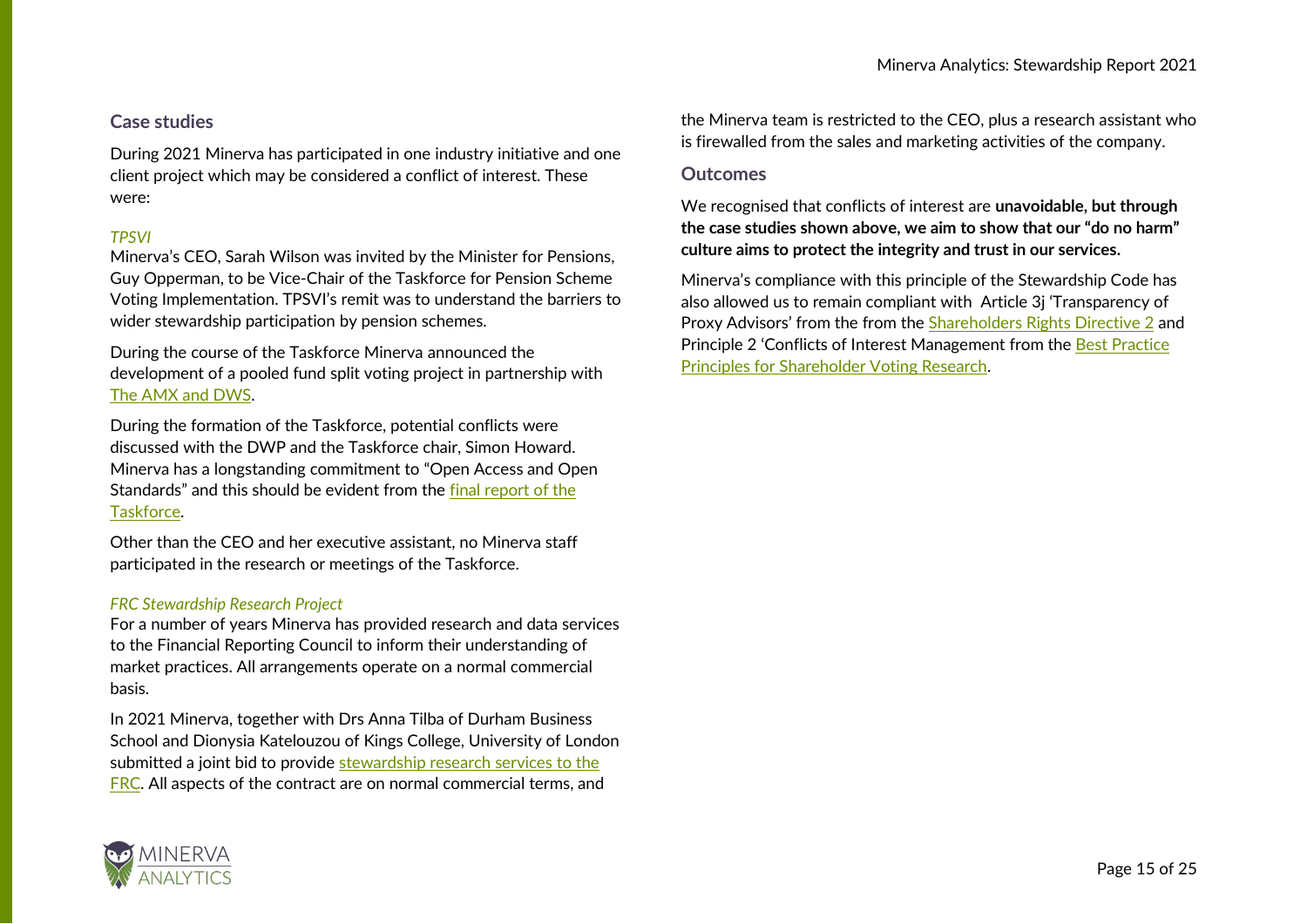# <span id="page-15-0"></span>PRINCIPLE 4: SYSTEMIC RISKS

## *Signatories identify and respond to market-wide and systemic risks to promote a well-functioning financial system.*

#### <span id="page-15-1"></span>**Market-wide and systemic risks**

As an agile and responsive organisation, Minerva is structured to be sensitive and responsive to market and systemic uncertainty. In the past year alone, we have witnessed unprecedented impacts on global markets from external events.

Minerva responded quickly and effectively to the COVID-19 pandemic to ensure the safety of our team and uninterrupted support for our clients. Despite lockdown constraints, Minerva continued to develop new solutions to support institutional investors as they seek to take an integrated approach to sustainable stewardship, especially in supporting investors as they face up to the very real investment challenges of climate risk management.

#### *Sustainable stewardship horizon scanning*

In 2015 Minerva launched its sustainability governance research service to provide insights into the disclosures, processes and assurances of the world's largest 1,000 listed companies. Over time we have grown our coverage so that every client has an opportunity to have their "Say on Sustainability" at all the companies they own. In the past two years we have undertaken four major steps to ensure that our services will continue to support sustainable stewardship in the years to come:

- I. Grown our sustainability team to map emerging risks and policy developments beyond traditionally understood concepts of ESG and controversial products.
- II. Developed new data storage and analytics tools.
- **III.** Extended ESG and sustainability training to all research analysts.
- $IV.$  Enhanced our market communications on ESG and sustainability topics.

#### <span id="page-15-2"></span>**Minerva Nexus**

Sustainability, especially Climate Change and the integration of ESG considerations into investment decision-making, is the most significant evolution in the financial system for decades. One of the challenges about the change process is that it is unsettled – there is not yet full agreement as to what is or should be the right way to measure and manage ESG risks and opportunities. Competing frameworks are emerging not only from asset owner membership bodies but also national regulators. To address this challenge, Minerva has been comprehensively mapping the most investment relevant frameworks to create Minerva Nexus, a power database model which allows clients to create fully customised models of the ESG risks their portfolios face.

Minerva Nexus is comprised of a number of modules:

#### *Regulatory data mapping*

- Global frameworks have been consistently categorised and key data points mapped to create a "framework of frameworks".
- Company and industry mapping and codification to match NACE/NAIC standards.
- ESG norms and controversial product screening.

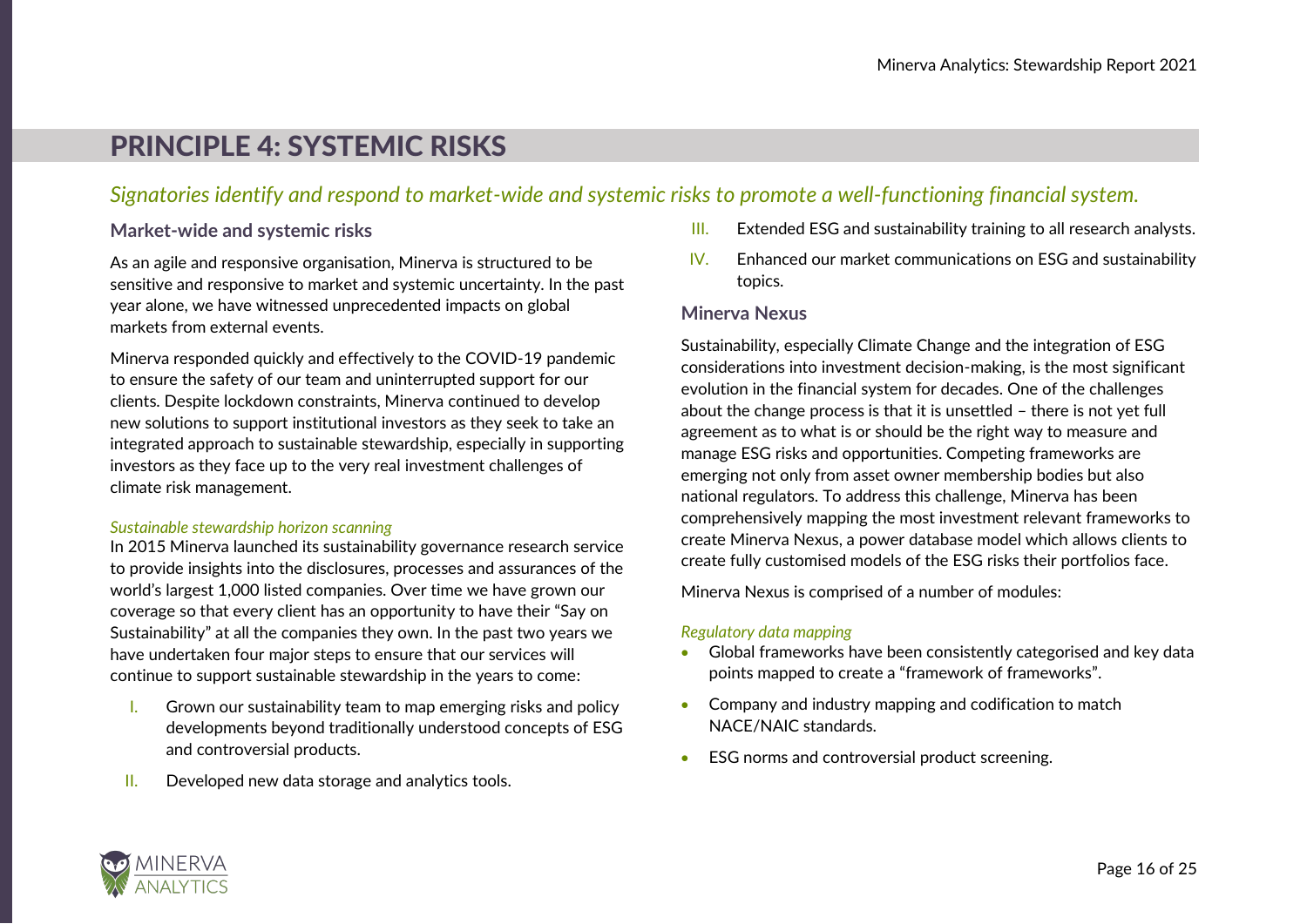#### *UN Sustainable Development Goals*

ESG and sustainability-centric investment are predicated on understanding a wider range of systemic risks than the investment research process of have traditionally considered. The UN Sustainable Development Goals are an overarching framework which aims to show the interconnectedness of ESG and sustainability risks. And while they are not all necessarily immediately investable, it is possible to identify the positive and negative contributions of global corporations in the achievement of the Goals.

#### *Enhancing voting and engagement*

In addition to Nexus, we have continued to enhance the thematic scope of our voting and engagement support to include a range of climate risk related frameworks including TCFD, TPI and Just Transition, thereby supporting our clients in adapting their voting and voting-related engagement work to include systemic risk issues.

#### *Partners for sustainability*

Our partners, [Engagement International](https://engage-int.com/) (EI) can support our clients with bespoke ESG and Climate Change specific outreach and engagement across a range of issues. The EI team is based in Copenhagen and led by CEO Erik Alhøj. Erik has over 20 years' experience of responsible investment. As one of the pioneers of responsible investment in Denmark Erik has been a board member of Dansif and CSR and has led hundreds of face-to-face engagement meetings with listed companies all over the world.

# SUSTAINABLE GOALS



### <span id="page-16-0"></span>**Supporting well-functioning financial markets**

Developing the reform agenda to support sustainable stewardship and voting on a global scale is a significant part of Minerva's business development strategy. Minerva takes both an "inside-out" and "outsidein" approach to understanding market dynamics. This means we not only look at what companies and investors are saying from the inside of the financial system, but also what wider stakeholders and regulators are saying from the outside.

Over the past year Minerva has taken a hands-on leadership approach to a range of relevant industry initiatives with a view to ensuring a wellfunctioning and climate friendly operating environment for all industry providers. These have focussed on the twin issues of better

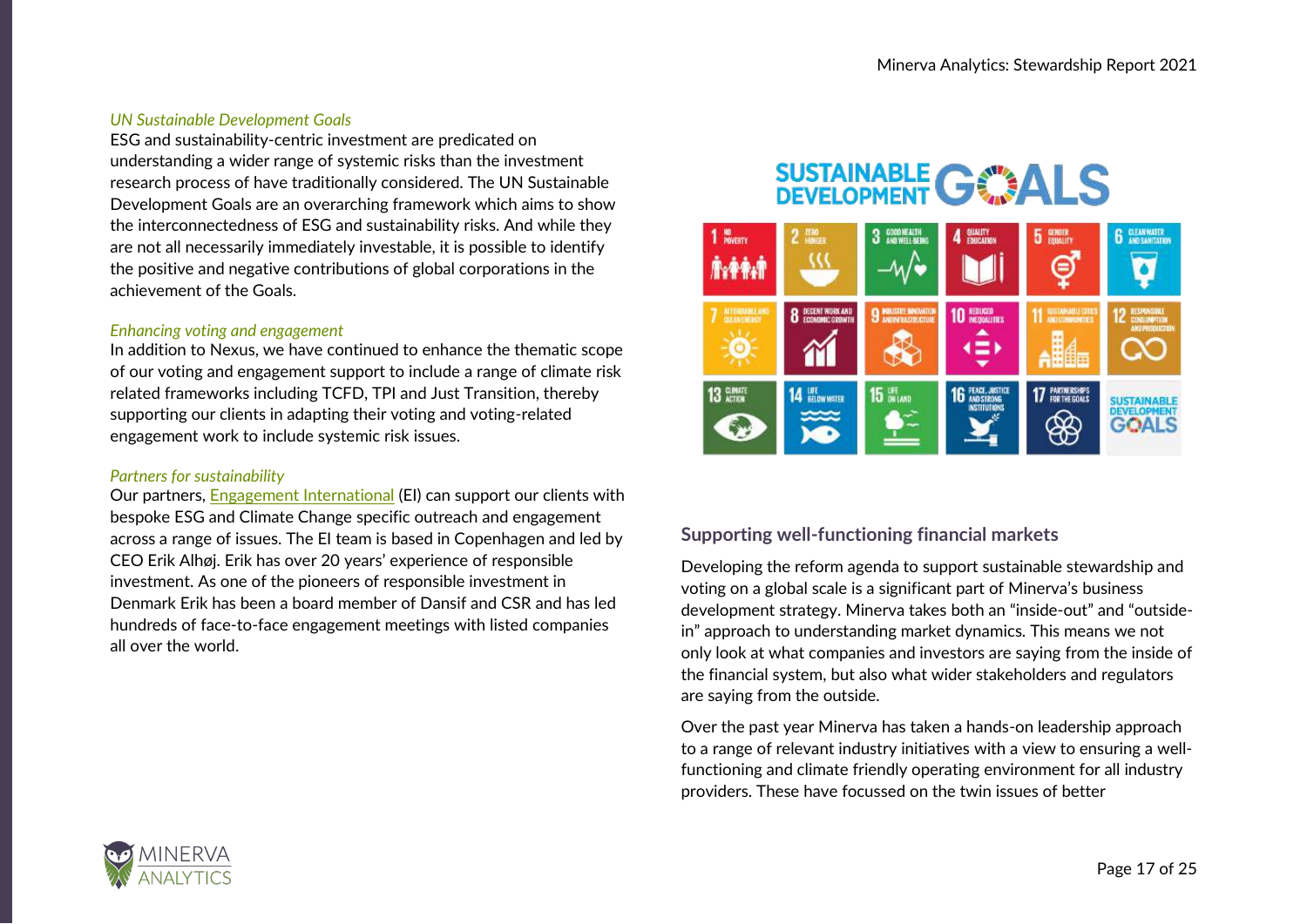sustainability disclosures and more hygienic vote plumbing. Specifically, we seek to break down the barriers to shareholder participation in the AGM process by developing open standards for electronic voting eliminating unnecessary complexity and uncertainty about the shareholder vote.

To that end, Minerva is closely involved with several key organisations and initiatives at the heart of the governance debate. We are either corporate or individual members or supporters of the following organisations and initiatives:

| <b>ECGI</b>  | European Corporate Governance Institute                 |  |  |  |
|--------------|---------------------------------------------------------|--|--|--|
| <b>ICGN</b>  | The International Corporate Governance Network          |  |  |  |
| <b>PLSA</b>  | Pension & Lifetime Savings Association                  |  |  |  |
| <b>UKSIF</b> | The UK Social Investment Forum                          |  |  |  |
| <b>TCFD</b>  | Financial Stability Board Taskforce for Climate-related |  |  |  |
|              | <b>Financial Disclosures</b>                            |  |  |  |
| <b>TPI</b>   | <b>Transition Pathway Initiative</b>                    |  |  |  |

During 2020-21 Minerva has participated in several important initiatives, including:

#### *Implementation Statements*

The Department for Work and Pensions (DWP) asks trustees to publicly disclose their Statement of Investment Principles and to state how these principles have been implemented<sup>2</sup>. Minerva provided support in the development of a guide for trustees in the production of the Implementation Statements in partnership with the [Pension and](https://www.plsa.co.uk/Policy-and-Research/Document-library/Implementation-Statement-guidance-for-trustees)  [Lifetime Savings Association.](https://www.plsa.co.uk/Policy-and-Research/Document-library/Implementation-Statement-guidance-for-trustees)

#### *Task Force on Pension Scheme Voting Implementation*

The Taskforce on Pension Scheme Voting Implementation ("TPSVI" or "the taskforce") was set up by Guy Opperman MP, the Minister for Pensions and Financial Inclusion ("MfPFI") in December 2020 to address problems in the voting of equity shares by pension schemes. It reflects the importance of voting in broader stewardship. The taskforce has focused on how to facilitate more voting and better quality voting by occupational pension schemes by encouraging them to set voting policies and by making recommendations that will support the changes in behaviours needed from service providers to meet this objective.

#### *LGPS Responsible Investment Advisory Group*

Minerva provides support and insights in respect of stewardship and ESG issues to the UK's Local Government Pension Scheme (LGPS) Responsible Investment Advisory Group [\(RIAG\)](https://lgpsboard.org/index.php/projects/responsible-investment).

#### *Best Practice Principles for Shareholder Voting Research Group*

The Best Practice Principles Group (**[BPPG](https://bppgrp.info/)**) was formed to address a recommendation from the European Securities & Markets Authority (**ESMA**) that the shareholder voting research industry should seek to improve their transparency and institutional investors' understanding of the role and services they provide.

The BPPG also seeks to strengthen the market for stewardship services by promoting sound business practices and advocating the highest level of ethics and integrity. Minerva was a founding signatory to the BPP Group and has been actively involved in the development of the [Best](http://bppgrp.info/)  [Practice Principles for Shareholder Voting Research](http://bppgrp.info/) since February 2013. Our CEO Sarah Wilson currently sits on the BPPG Committee.



<sup>&</sup>lt;sup>2</sup> Source: Reporting on stewardship and other topics through the Statement of Investment Principles and the Implementation Statement: statutory and nonstatutory guidance - GOV.UK (www.gov.uk)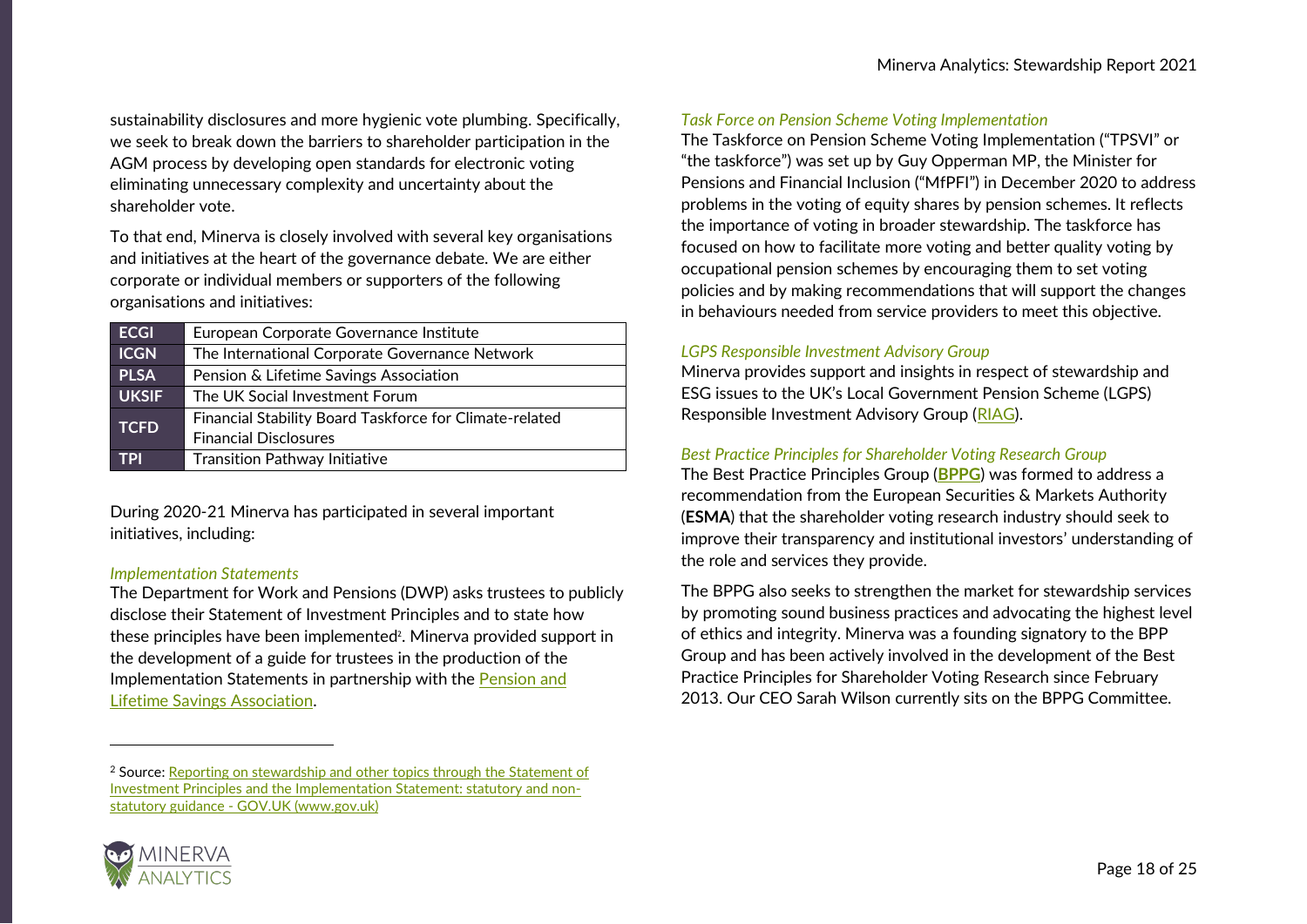The Committee is responsible for handling comments and feedback on the Principles, undertaking regular reviews of the Principles and issuing and analysing any consultations developed by the Committee. Our statement affirming our commitment to the Principles can be found [here.](https://www.manifest.co.uk/wp-content/uploads/2021/01/2020-Minerva-BPPG-statement.pdf)

#### *Net-Zero Financial Service Providers Alliance (NZFSPA)*

In 2021, Minerva and its strategic shareholder, Solactive became founding members of the Net Zero Financial Service Provider Alliance [\(NZFSPA\)](https://www.netzeroserviceproviders.com/). This new alliance, formed under the auspices of [GFANZ,](https://www.gfanzero.com/) the Glasgow Financial Alliance for Net Zero, brings financial service providers together to act on the transition to net zero greenhouse gas emissions by 2050. As a founding member of the NZPSPA, Minerva has committed to achieving the Paris goals and ensuring the maximum average global temperature rise of 1.5°C.

Minerva has been closely involved with the development and launch of the Alliance from the outset, not only to demonstrate our own commitment to reducing our own carbon footprint, but also to ensure that our services will support our clients as they transition to investing in a net zero economy.

#### **Net Zero Finance Service Providers Alliance (NZFSPA) at a Glance**

- NZFSPA supports the UN's **[Race to Zero](https://racetozero.unfccc.int/)**
- NZFSPA is comprised of 18 organisations providing services to investors and the wider financial market
- Signatories include stock exchanges, credit rating agencies (CRAs); auditors; investment consultants; index and benchmark providers; together with ESG and stewardship service providers. Minerva and Solactive's commitment to the NZFSPA can be found [here.](https://www.netzeroserviceproviders.com/our-commitment/)

• Participants are aligned with a [science -based](https://sciencebasedtargets.org/) net zero transition path



Speaking at the launch of NZFSPA, Mark Carney, the UK Prime Minister's Finance Adviser for COP26, said:

"*The new Net Zero Financial Service Providers Alliance will be critical to helping the financial sector achieve net* 

*zero. By joining the alliance and GFANZ, these firms are committing to ensuring their products and services support a high ambition, credible net zero transition that we need to achieve our 1.5 degree goa*l."

#### Outcomes

Minerva participates and contributes where we believe that we can add value with evidence-based insights. The outcome of our most recent initiatives has resulted in:

- Non-statutory guidance for implementation statements;
- Support and guidance on responsible investment for local government pension scheme savers;
- Net zero voting commitments:
- Clarity around pooled fund split voting.

Our demonstrated response to market-wide and systematic risks exhibits our compliance with Principle 4 of the Stewardship Code. As a result of this, we are also aligned to Article 3j 'Transparency of Proxy Advisors' from the [Shareholders Rights Directive 2](https://eur-lex.europa.eu/legal-content/EN/TXT/PDF/?uri=CELEX:32017L0828&from=EN) and both Principle 1 'Service Quality' and Principle 2 ' Communications Policy' from the [Best](https://bppgrp.info/wp-content/uploads/2019/07/2019-Best-Practice-Principles-for-Shareholder-Voting-Research-Analysis.pdf)  [Practice Principles for Shareholder Voting Research.](https://bppgrp.info/wp-content/uploads/2019/07/2019-Best-Practice-Principles-for-Shareholder-Voting-Research-Analysis.pdf)

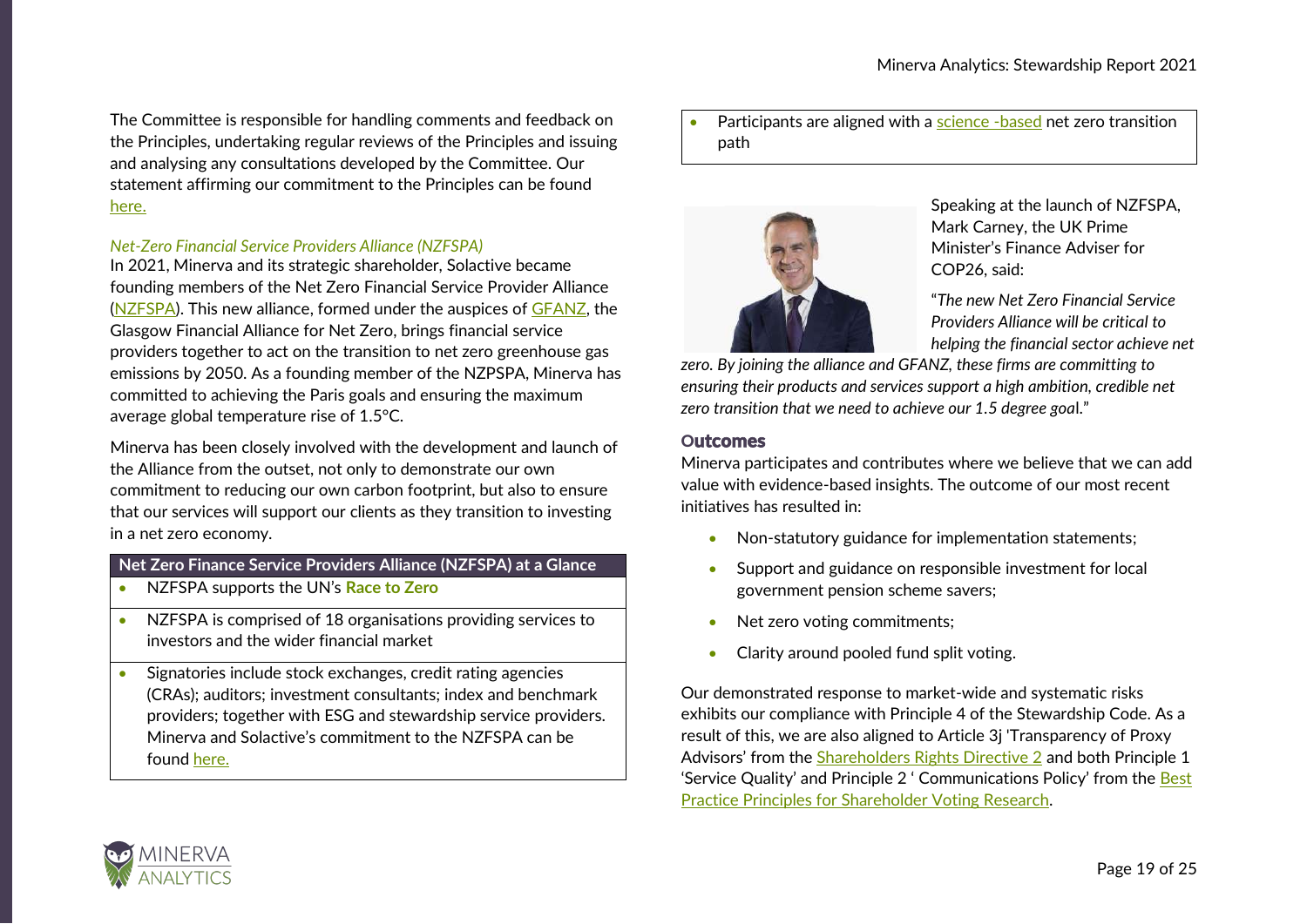# <span id="page-19-0"></span>PRINCIPLE 5: INTEGRATION AND COMMUNICATION

*Signatories support clients' integration of stewardship and investment, taking into account, material environmental, social and governance issues, and communicating what activities they have undertaken.*

#### <span id="page-19-1"></span>**Supporting client stewardship**

Decisions to vote or engage, like decisions to invest or not, are all driven by data and expert insights. Throughout the full stewardship value chain, Minerva's services are designed to enable institutional investors to achieve their sustainable stewardship goals.

#### *Material ESG and Sustainability*

Our starting point is to understand what is material to our clients in the context of what is possible, or indeed possibly constrained by lack of available information or data. All clients go through an onboarding process which explores the key issues so that we understand how to implement the clients' policy preferences. Concepts of materiality are informed not only by regulatory standards or agreed frameworks, but also our own analysis of issues with reference to academic research. Everything we do, therefore is grounded in a solid evidence base which is clearly articulated to our clients.

#### *Custom Voting Policies*

Annual voting policy reviews are undertaken through a mixture of client outreach, desk-based research and academic research. All clients have the opportunity to have a one-to-one meeting with our stewardship team to evaluate their individual concerns or preferences. In October 2021, Minerva launched a public survey around market preferences associated with the Say on Climate initiative. This research is ongoing and will inform our voting policy development for Net Zero voting policies.

#### *Vote Agency*

Minerva manages the logistics of the AGM season by streamlining and automating the highly complex processes associated with shareholder voting. Our unique "golden ballot" manages over 8,000 company meeting notification each year. All agendas are checked for legal validity, resolutions are classified, and research categories allocated to them. Daily portfolio holdings checks are performance with automated reconciliations across a number of custodians.

At the end of the cycle voting results are obtained to enable clients to understand the impact of their votes. All this information is fully transparent to clients through our user-friendly web platform, manifest.info. Additionally, our client-facing team are in regular contact with clients to support them with the administrative tasks or issues associated with voting.

#### *Pooled Fund Split Voting*

The unique architecture of our voting platform enables asset owners and managers to jointly steward their assets through the application of bespoke templates and advanced algorithms for asset ownership reconciliation.

#### *Bespoke Voting Guidance*

All of Minerva's clients have custom voting policies which reflect each client's individual preferences. Therefore, while our clients outsource the administrative, research and analytical functions, our role as a

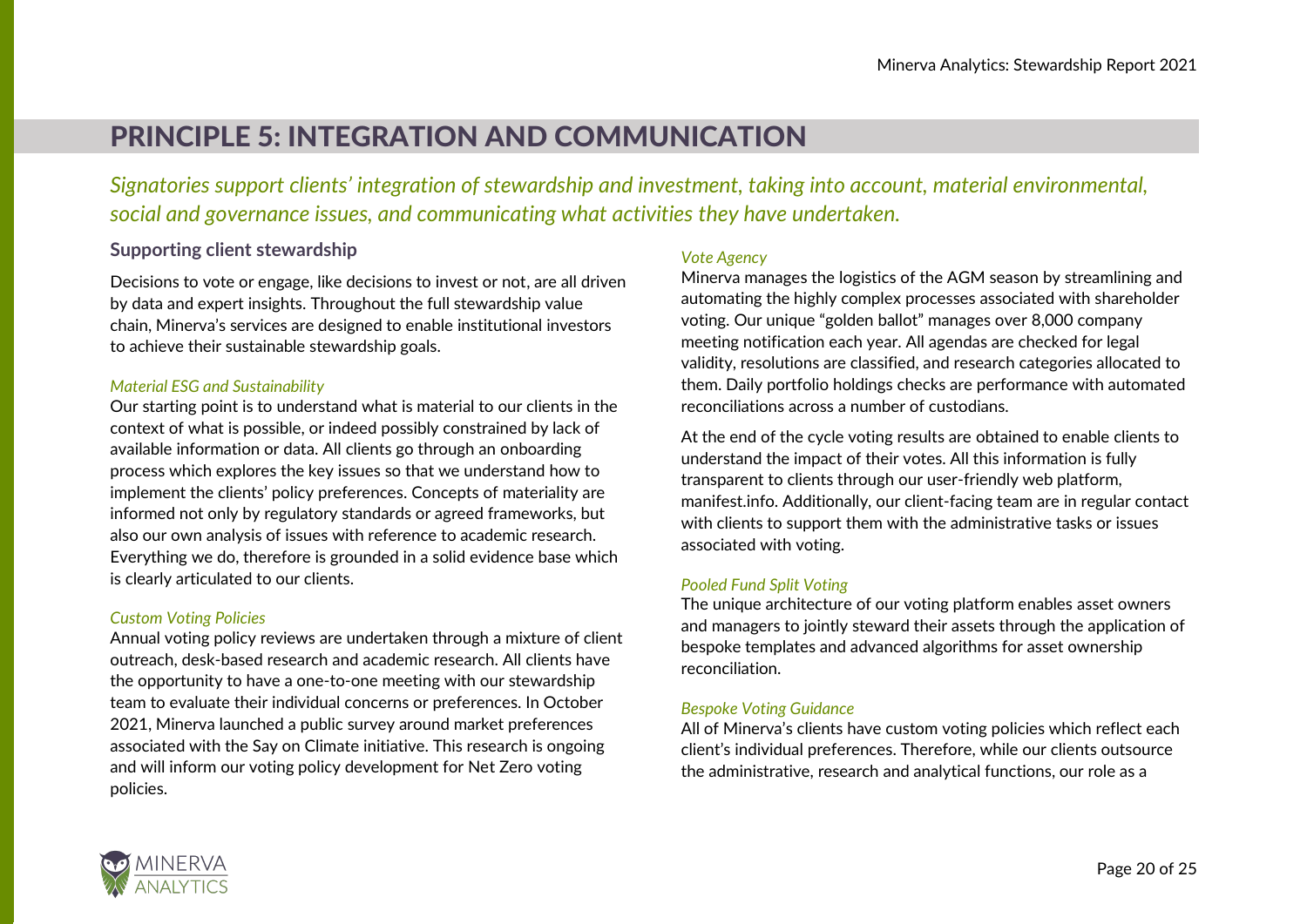facilitator of stewardship means that clients are always in the driving seat.

Voting guidance is advisory and based on each client's predetermined concerns. Moreover, the integrated engagement letter module means that when voting instructions are passed down the chain, or in some cases directly to the meeting, it is clear that our client is the "fiduciary steward". We maintain a comprehensive series of audit trails to demonstrate the key stages from agendas through to lodgement have been transacted as per client specifications.

#### *Sustainable Securities Lending*

Minerva supports clients who have expressed a desire to adopt a nuanced approach to stock lending by providing tools and data which enable them not only to take ESG and voting considerations into account with regard to lending and recall decisions, but to execute their decisions in line with their stewardship commitments.

#### *Research Reports*

Voting guidance is supported by comprehensive and in-depth governance, remuneration and sustainability profiles based on leading good practice indicators. Granular audit trails of data sources are provided, down to the relevant page reference.

#### *Stewardship Support*

Clients value the support we can give them in developing their stewardship policies and processes in line with new regulatory and best practice developments. Through our Stewardship Support team we provide a range of policy consultancy services to investors, including climate risk stewardship, implementation statements and also Stewardship Code statement support.

#### *Stewardship Monitoring and Benchmarking*

Not all clients vote their shares themselves. Therefore, to help asset owners we provide a comprehensive stewardship benchmarking service which consolidates their managers' voting policies and activities to identify potential gaps or inconsistencies.

#### *Engagement*

Minerva's clients have strongly expressed preferences for undertaking their own engagement directly with issuers. Our role, therefore, is to facilitate that process with expert insight, high quality data and appropriate software systems to make the engagement process as successful as possible.



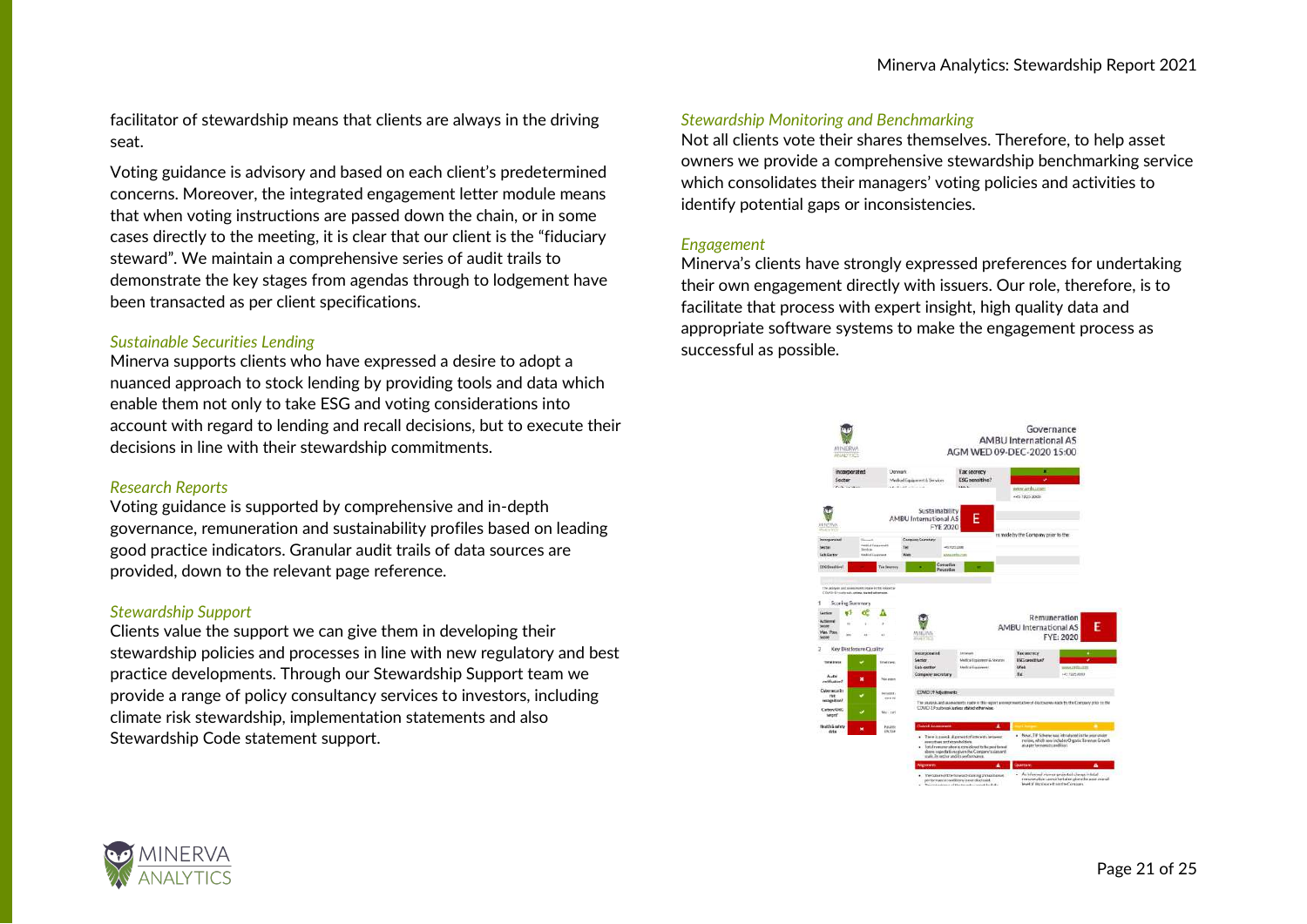#### *Web Platform*

Our user-friendly web platform provides clients with comprehensive historic time series to monitor the progress of investee companies, sectors, indexes and portfolios.

| <b>Say on Pay Grades</b>         |                                                    |                                                                                    |                       |         |                                                                                                                                                                                                                                                      |                                                                         |                                   | $\bullet$                                                                              |                               |                                          |                                    |                      |                             |                          |
|----------------------------------|----------------------------------------------------|------------------------------------------------------------------------------------|-----------------------|---------|------------------------------------------------------------------------------------------------------------------------------------------------------------------------------------------------------------------------------------------------------|-------------------------------------------------------------------------|-----------------------------------|----------------------------------------------------------------------------------------|-------------------------------|------------------------------------------|------------------------------------|----------------------|-----------------------------|--------------------------|
| Ston is netrits                  |                                                    |                                                                                    | Ritmentse CRU         | 2001    |                                                                                                                                                                                                                                                      | Search/                                                                 |                                   |                                                                                        |                               |                                          |                                    |                      |                             |                          |
| Полокее                          | : Sector                                           | $z$ whitting                                                                       | ± themy e             |         | 3010 =                                                                                                                                                                                                                                               | $3015 - 2036 - 2011$                                                    |                                   | в                                                                                      |                               |                                          |                                    |                      |                             |                          |
| ntir                             | Fitz                                               | Fifter:                                                                            | mm.                   |         | if n                                                                                                                                                                                                                                                 | 79 to                                                                   | Hat                               |                                                                                        |                               |                                          |                                    |                      |                             |                          |
| AEE Ltd                          | <b>Decronic Failowert</b>                          | $1 - 10,000$                                                                       | Di                    |         | ż                                                                                                                                                                                                                                                    | $\bullet$                                                               |                                   |                                                                                        |                               |                                          |                                    |                      |                             |                          |
| Aberfalahuestructures SA         | Transportation Services                            | $1 - 10.003m$                                                                      | 古                     |         |                                                                                                                                                                                                                                                      |                                                                         | ċ                                 |                                                                                        |                               |                                          |                                    |                      |                             |                          |
| Arramarquie                      | Basiness Support Sorvices                          | $2 \times 10000m$                                                                  | x                     |         |                                                                                                                                                                                                                                                      | $\mathbf{u}$                                                            |                                   |                                                                                        |                               |                                          |                                    |                      |                             |                          |
| Ale Products & Cheerican Inc.    | Cannocky Contrast.                                 | $2 \times 10,0000$                                                                 | w                     |         | Say of Statements Code                                                                                                                                                                                                                               |                                                                         |                                   |                                                                                        |                               |                                          | $\bullet$                          |                      |                             |                          |
| Amener Busitristes SA            | Biegers.                                           | $2 - 10,000$ m                                                                     | $_{0}$                |         | Tel: it views                                                                                                                                                                                                                                        |                                                                         |                                   | Electri OV. Ave.                                                                       |                               | Seri                                     |                                    |                      |                             |                          |
| Arta Sports Arpoucts Ltd.        | Specialty Retailers                                | 2.3001v-10.000v                                                                    | $\overline{K}$        |         | <b>TAY</b><br><b>COMM</b>                                                                                                                                                                                                                            |                                                                         |                                   | $+1$ matrix $+1$                                                                       |                               | $-1$ and $-1$ and $-1$ and $-1$ and $-1$ |                                    |                      |                             |                          |
| 3FHgliz/WaarskXS                 | Marine Transportation                              | $2 - 100000$                                                                       | DK                    |         |                                                                                                                                                                                                                                                      |                                                                         |                                   |                                                                                        |                               |                                          |                                    |                      |                             |                          |
| ARA Group Ltd.                   | MONTHS                                             | 2.320 (y) 00,000 (i)                                                               | 125                   |         | and favor<br>indi kilikulasi                                                                                                                                                                                                                         | ikes Crotheter<br><b>Greenfield</b>                                     | 3115 m 210 M<br>tritida           | 10<br>$\overline{a}$                                                                   |                               |                                          |                                    |                      |                             |                          |
| Applied Materials bic            | Semiconductors                                     | $5 - 10,000 =$                                                                     | 话                     |         | or trivia                                                                                                                                                                                                                                            | Garathing                                                               | kitatte                           | $\overline{1}$                                                                         |                               |                                          |                                    |                      |                             |                          |
| Assiguration: General SpA        | Full Une Louismon                                  | $2 - 10000$ m                                                                      | 直                     |         | Address:<br><b>ALL LA</b>                                                                                                                                                                                                                            | <b>Demokratisissen</b><br>Respublikation                                | <b>Exitative</b><br>$1 - 10.99 -$ | $\overline{1}$<br>16                                                                   | п<br>٠<br>$\overline{1}$<br>× | ٠<br>۰.<br><b>ELK </b><br>$\mathbb{E}$   | ٠<br>- 11                          |                      |                             |                          |
|                                  |                                                    |                                                                                    |                       |         | <b>Service</b><br>-                                                                                                                                                                                                                                  |                                                                         | Stille dille                      | ۰                                                                                      |                               | ÷                                        | ×                                  |                      |                             |                          |
| Showles 2 to 50 al 2/224 entries |                                                    | <b>Bation Duta/Sustainability Grades</b>                                           |                       |         |                                                                                                                                                                                                                                                      |                                                                         |                                   |                                                                                        |                               |                                          |                                    |                      |                             |                          |
|                                  | 0000<br>\$1,000<br>×<br>fore:<br>first)<br>MINERVA | 2011 Jan<br>28% Av<br>C 000 Errichert: At Diodesed<br>m<br>protective<br>czosmanye | 33171<br>$^{16}$<br>÷ | 2020144 | - ENRISCONDIARIOSTIC<br>trestrongistrici.<br>· LOCOMOTIVE TOX<br>Continuations for the<br><b>MICOLARIZATION</b><br>$-$ YA STRIGGERMEN<br>Interian<br><b>TREP</b><br><b>NORTHWAY POWER</b><br>Initiated laggest farrows<br><b>Minerca Neus: Thema</b> | Policiana Russia Sport States<br><b>Trafazoine Banner Supert Sevien</b> | us                                | THEIR PECCERNI<br>SEERIMENTRIOITI<br>m<br>4 Milestown<br>4.303 x 1.020 x<br>Governance | TODAY                         | ٥<br>٥<br>Ō<br>Textbreak DSA Henric      | o<br>٥<br>٥<br>¥<br>41399  (4)     | e<br>€<br>Ć          | <b>Business Cond</b>        |                          |
|                                  |                                                    |                                                                                    |                       |         | <b>ICCum</b>                                                                                                                                                                                                                                         |                                                                         |                                   | Movrra Katogs                                                                          |                               |                                          |                                    |                      |                             | <b>ESG &amp; Climate</b> |
|                                  | ANALYTICS                                          |                                                                                    |                       |         | File                                                                                                                                                                                                                                                 |                                                                         | Contones<br>Covernarios           |                                                                                        | Sunsimibility Say On Pay      | <b>Intervie</b><br>Corruption            |                                    | Envital Damage       |                             | Human Right              |
|                                  |                                                    |                                                                                    |                       |         | Sub-hilar                                                                                                                                                                                                                                            |                                                                         | <b>KE</b><br>Rating               | ü<br>Autrice                                                                           | s.<br>P.<br>Ħ                 | uiris<br>ŝ<br>Gress                      | $\overline{B}$<br>š<br>ã<br>ă<br>ž | $\overline{a}$<br>šk | <b>Serkius</b><br>Violaborn | Human Rights             |
|                                  |                                                    |                                                                                    |                       |         | Pass:<br>Minerva                                                                                                                                                                                                                                     |                                                                         |                                   |                                                                                        |                               |                                          |                                    |                      |                             |                          |

#### *Custom ESG indexes*

esoopppaks Mauntas<br>esoopppaks Musika

**199 H ROURS CRIMINAL CHARGE SHEET**<br>253 H ROURS PING AN INSURANCE GROUP CO-H<br>385 H ROURS HONG KOYG DONANGES & O.FARIN

To support *the allocation of capital towards more sustainable outcomes, Minerva works closely with Solactive's product development team and provides bespoke ESG data screens covering a range of taxonomy aligned data points.*

#### *Third-party integration*

While stewardship can sometimes only be considered as a "post trade" activity, Minerva is working closely with partners [Ryedale](https://www.ryedale.com/) and [Integrum](http://www.integrumesg.com/) *to support the integration of ESG and stewardship factors in the portfolio construction process.*

#### <span id="page-21-0"></span>**Outcomes**

edigement<br>Recalls

In terms of key statistics, Minerva has achieved:

| <b>Data Point</b>               |        | 2020-21 |
|---------------------------------|--------|---------|
| Meetings logged                 | 9.097  |         |
| <b>Resolutions analysed</b>     | 92,190 |         |
| <b>Companies in coverage</b>    | 6,344  |         |
| <b>Research reports written</b> | 8.048  |         |

Since December 1995, our team has logged 97,000 meetings, close to 1.2 million shareholder resolutions, analysed the biographies of 210,644 directors, captured voting results for almost 87,000 meetings. The Minerva database represents the world's most comprehensive independent archive of objective governance data and we are extremely proud of our close links with scholars who use our data in the creation of world-class high impact academic research.

As a result of our reporting on the Stewardship Code Principle 5, we can also be confidently aligned to Article 3j 'Transparency of Proxy Advisors' from the [Shareholders Rights Directive 2](https://eur-lex.europa.eu/legal-content/EN/TXT/PDF/?uri=CELEX:32017L0828&from=EN) and both Principle 1 'Service Quality' and Principle 2 ' Communications Policy' from the [Best](https://bppgrp.info/wp-content/uploads/2019/07/2019-Best-Practice-Principles-for-Shareholder-Voting-Research-Analysis.pdf)  [Practice Principles for Shareholder Voting Research.](https://bppgrp.info/wp-content/uploads/2019/07/2019-Best-Practice-Principles-for-Shareholder-Voting-Research-Analysis.pdf)

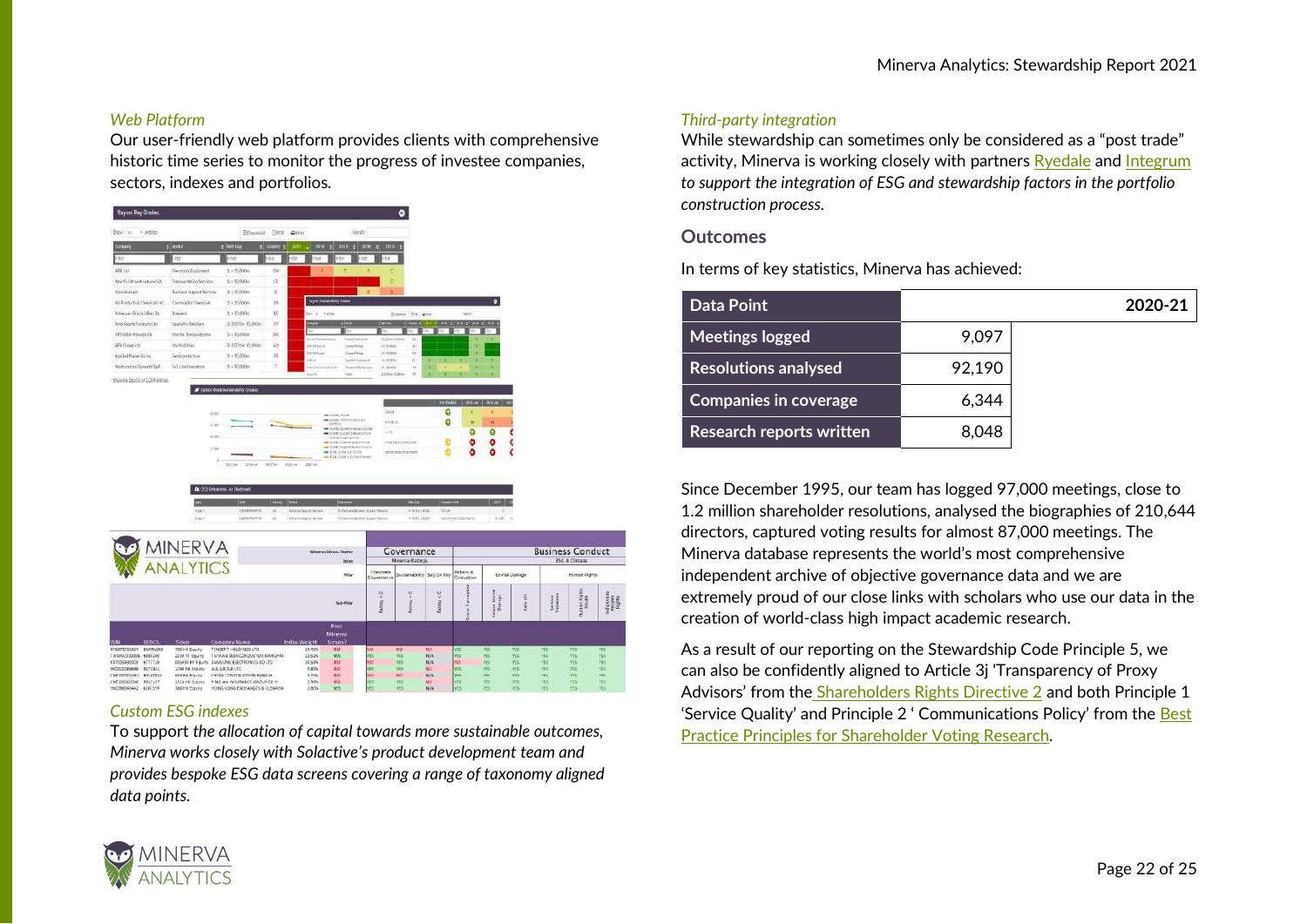# <span id="page-22-0"></span>PRINCIPLE 6: REVIEW AND ASSURANCE

### *Signatories review their policies and assure their processes.*

#### <span id="page-22-1"></span>**Policy review and assurance**

Minerva's management system is based on ISO9001 quality [management principles](https://www.iso.org/iso-9001-quality-management.html) which covers seven key areas:

- Customer focus
- **Leadership**
- Engagement of people
- Process approach
- Improvement
- Evidence-based decision making
- Relationship management

All aspects of our workflows are comprehensively documented, and our central knowledge management system is supplemented by continuing professional development.

We undertake systematic reviews of all aspects of our business on a range of timescales from daily monitoring agenda availability through to annual voting policy reviews.

Service quality is a standing item at board level meetings and in addition to weekly team meetings between the directors and department heads, each team has a comprehensive assurance framework for monitoring quality standards to ensure any service gaps are addressed.

Some of our controls and checks include:

- Agenda procurement
- Annual report publication
- Sustainability report publication
- Data quality controls automated and manual oversight
- Pre-publication research report checking.

#### <span id="page-22-2"></span>**Outcomes**

During 2020-2021 we:

- undertook a comprehensive review of the impact of COVID-19 on our workflows and identified opportunities for further application of machine learning technologies to support our team in the monitoring of updated or changed corporate disclosures;
- conducted an annual review of our voting policy management system to integrate more sustainability-oriented voting guidelines;
- reviewed our overall production statistics to identify ways we could further integrate sustainability factors across all our outputs, including, for example, say on pay analysis.

Our compliance with the UK Stewardship Code Principle 6 is backed-up by Minerva's alignment to 'Article 3c 'Facilitation of the exercise of shareholder rights' from the **[Shareholders Rights Directive 2](https://eur-lex.europa.eu/legal-content/EN/TXT/PDF/?uri=CELEX:32017L0828&from=EN)** and Principle 1 'Service Quality' and Principle 3 'Communications Policy' from the [Best Practice Principles for Shareholder Voting Research.](https://bppgrp.info/wp-content/uploads/2019/07/2019-Best-Practice-Principles-for-Shareholder-Voting-Research-Analysis.pdf)

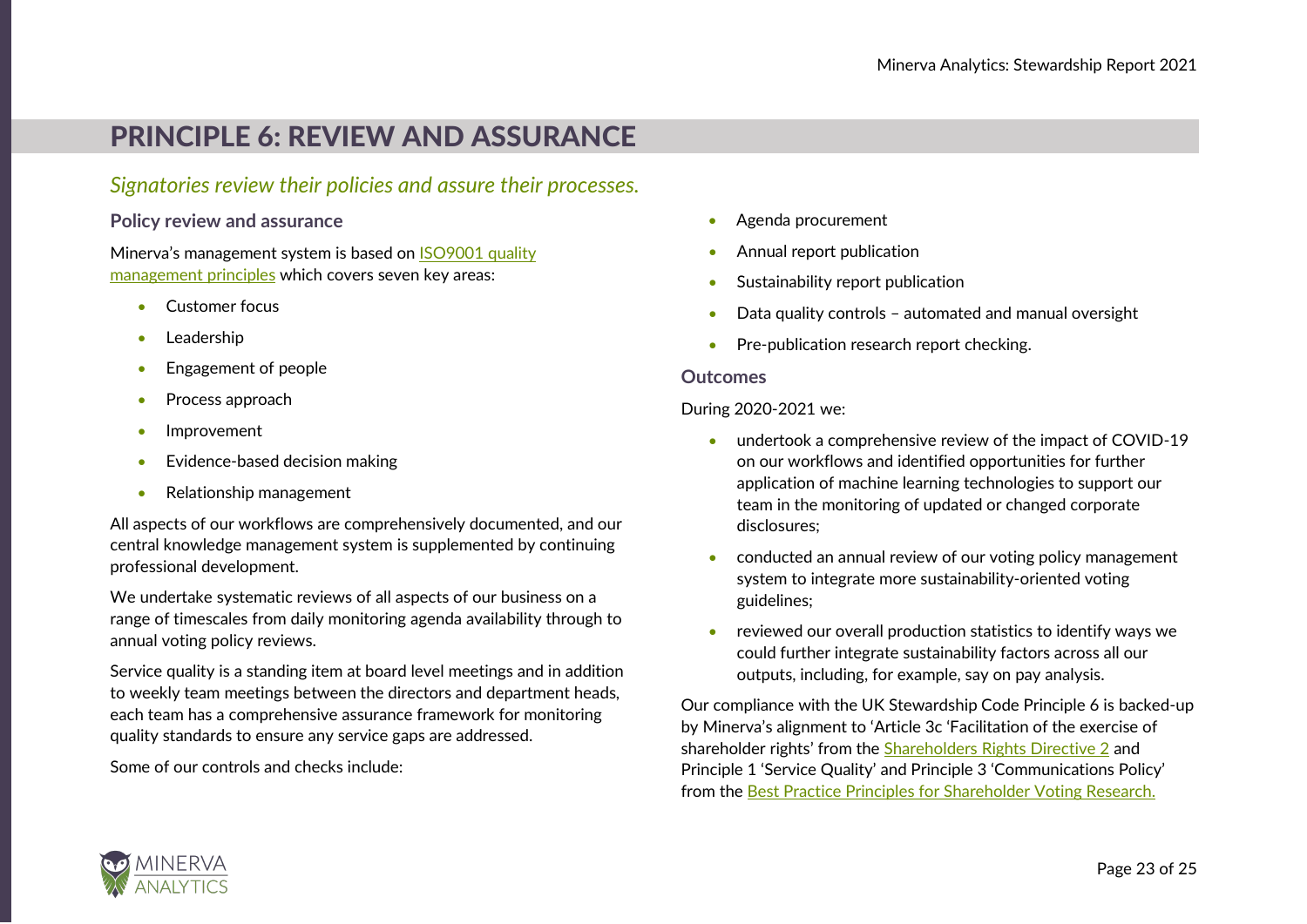# **CONCLUSION**

<span id="page-23-0"></span>While Minerva's Stewardship Report has been written with the FRC Stewardship Code in mind, we recognise that there is an intersection between the Code principles and the Shareholders Rights Directive II, together with a number of voluntary or regulatory principles in the broader ESG space. Where possible we have synthesised our response to meet the needs of these frameworks.

To help readers of this document we have provided a summary table which shows the relationship between the three principal frameworks that apply to Minerva: the Stewardship Code, the Shareholder Rights Directive and the Best Practice Principles for Shareholder Voting Research

#### *Code alignment*

| <b>Stewardship Code 2020</b>                          | <b>Shareholders Rights Directive 2</b>                                                                              | <b>Best Practice Principles for Shareholder</b><br><b>Voting Research</b> |
|-------------------------------------------------------|---------------------------------------------------------------------------------------------------------------------|---------------------------------------------------------------------------|
| Principle 1: Purpose, strategy and<br>culture         | Art 3j: Transparency of proxy advisors                                                                              | Principle 1: Service Quality                                              |
| Principle 2: Governance, resources, and<br>incentives | Art 3d: Non-discrimination, proportionality, and<br>transparency of costs<br>Art 3j: Transparency of proxy advisors | Principle 1: Service Quality                                              |
| Principle 3: Conflicts of interest                    | Art 3j: Transparency of proxy advisors                                                                              | Principle 2: Conflicts of interest management                             |
| Principle 4: Promoting well-functioning<br>markets    | Art 3j: Transparency of proxy advisors                                                                              |                                                                           |
| Principle 5: Supporting client's<br>stewardship       | Art 3j: Transparency of proxy advisors                                                                              | Principle 1: Service Quality<br>Principle 3: Communications Policy        |
| Principle 6: Review and assurance                     | Art 3c: Facilitation of the exercise of shareholder rights                                                          | Principle 1: Service Quality<br>Principle 3: Communications Policy        |